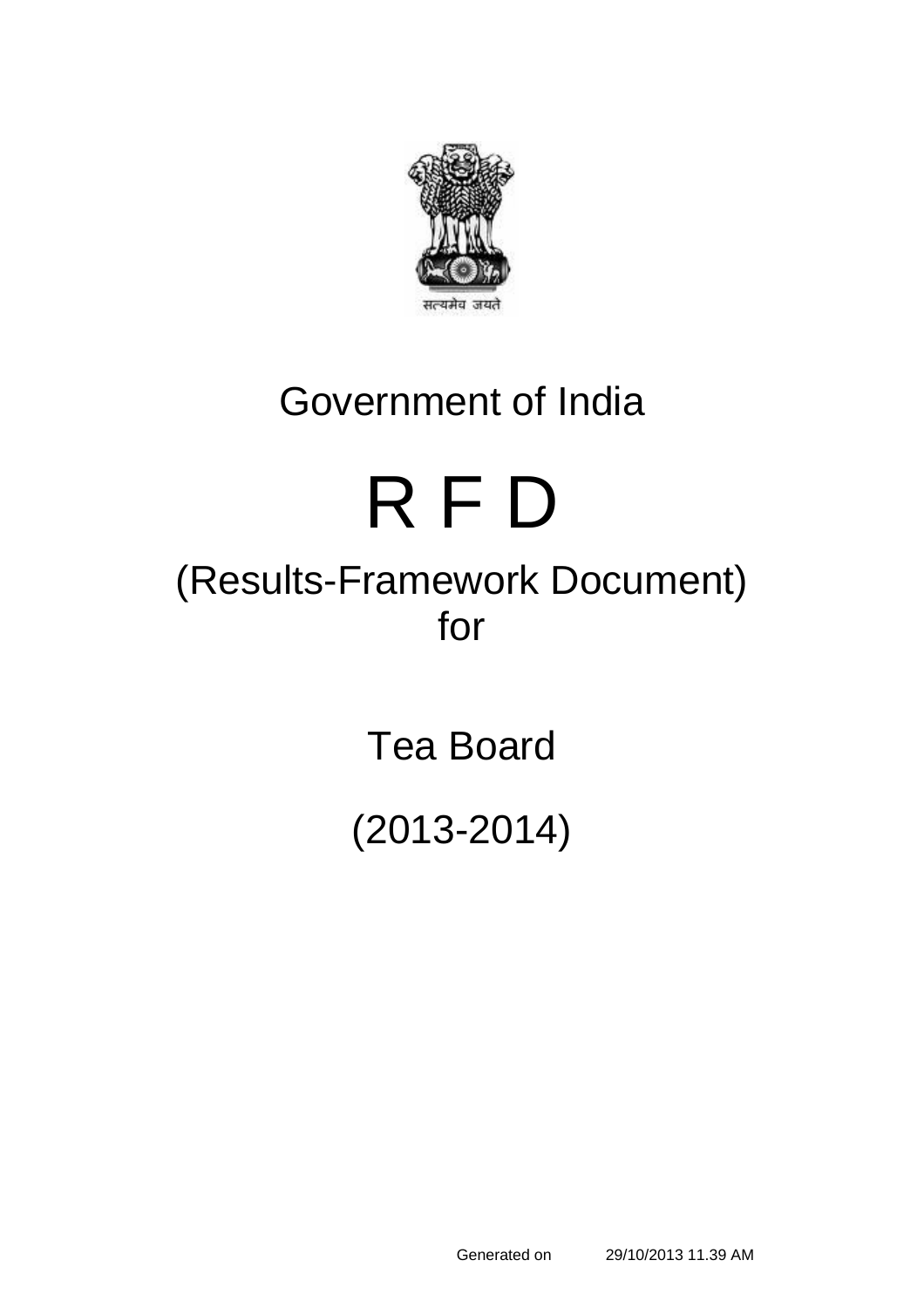#### Section 1: Vision, Mission, Objectives and Functions

#### Vision

To make India, the leading producer and supplier of quality tea in the global market.

#### **Mission**

 "Develop effective management strategies to facilitate: Competence and innovation in tea plantations, Innovative processing technology for producing good quality teas, Augmentation of high value tea exports, Capacity Building for human resources at all levels in tea Industry, Strengthening of R & D efforts on all aspects of tea husbandry and technology."

#### **Objectives**

- 1 To increase production, overall productivity and improve quality
- 2 To increase the domestic consumption of tea and export of Indian tea
- 3 To have a platform for electronic trading including e-auction of tea
- 4 Supporting welfare measures for the benefit of tea garden workers
- 5 To extend support to the Tea Research Institutes, and other Institutions for undertaking focused research and extension
- 6 To encourage small tea growers in collectivization through formation of SHGs and ensuring remunerative prices
- 7 To maintain data base/ information on tea and dissemination to various stake holders of the Industry
- 8 To support tea industry through effective regulatory mechanism

#### **Functions**

1 Regulating the production, extent of cultivation & improving quality of tea 2 Promoting cooperative efforts among growers & manufacturers of tea 3 Undertaking assisting, encouraging scientific, technological, economic research & maintaining or assisting in the maintenance of demonstration farms & manufacturing stations 4 Assisting in the control of insects, pests, diseases affecting tea 5 Regulating sale & export of tea 6 Training in tea testing & fixing grade standards of tea 7 Increasing the consumption of tea & carrying on propaganda 8 Registering & licensing of manufacturers, brokers, tea waste dealers & blending of tea 9 Improving the marketing of tea in India & elsewhere 10 Subscribing to the share Capital etc for the purpose of development, promotion & marketing of tea 11 Collecting statistics from growers, manufacturers, dealers etc, publication of statistics 12 Securing better working conditions, provisions & improvement of amenities & incentives for workers 1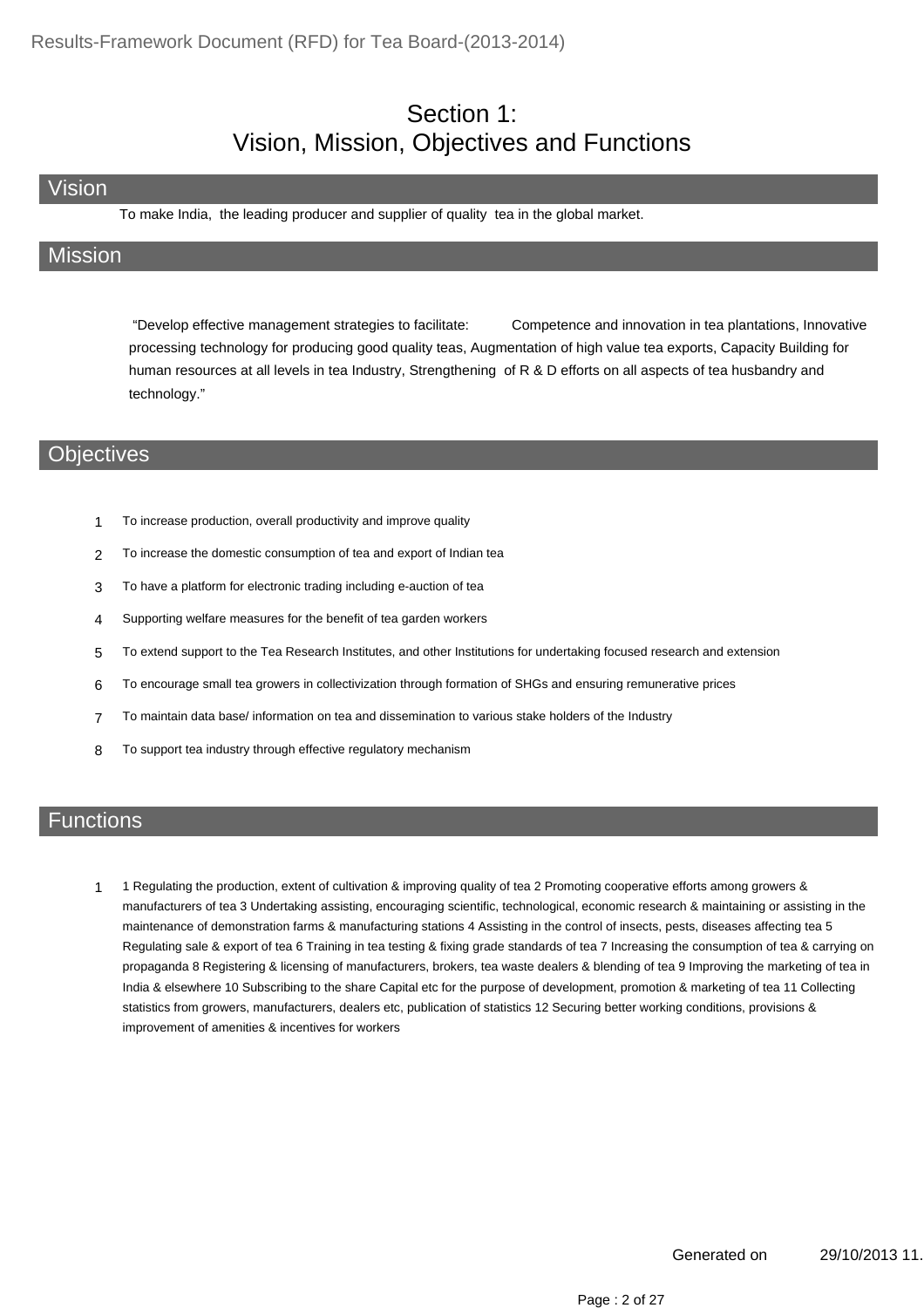|                                                                             |        |                                                                                       |                             |                                                                          |                |       |      |        | Target / Criteria Value |           |      |      |      |
|-----------------------------------------------------------------------------|--------|---------------------------------------------------------------------------------------|-----------------------------|--------------------------------------------------------------------------|----------------|-------|------|--------|-------------------------|-----------|------|------|------|
| Objective                                                                   | Weight | Action                                                                                | <b>Success</b><br>Indicator |                                                                          |                |       | Unit | Weight | Excellent               | Very Good | Good | Fair | Poor |
|                                                                             |        |                                                                                       |                             |                                                                          | 100%           | 90%   | 80%  | 70%    | 60%                     |           |      |      |      |
| [1] To increase production, overall productivity<br>and improve quality     | 50.00  | [1.1] Increase in production                                                          | [1.1.1]                     | Increase in<br>production over<br>previous year                          | %              | 10.00 | 1.8  | 1.6    | 1.4                     | 1.2       | 1.0  |      |      |
|                                                                             |        | [1.2] Increase in area under<br>plantation                                            |                             | [1.2.1] Replanting                                                       | Hectare        | 4.00  | 7000 | 6300   | 5600                    | 4900      | 4200 |      |      |
|                                                                             |        |                                                                                       |                             | [1.2.2] Rejuvenation                                                     | Hectare        | 4.00  | 1000 | 900    | 800                     | 700       | 600  |      |      |
|                                                                             |        |                                                                                       |                             | [1.2.3] New Planting                                                     | Hectare        | 4.00  | 1000 | 900    | 800                     | 700       | 600  |      |      |
|                                                                             |        | [1.3] Increase in productivity                                                        |                             | [1.3.1] Increase in<br>production per unit<br>area over previous<br>year | Kg/Hecta<br>re | 10.00 | 32   | 29     | 26                      | 22        | 19   |      |      |
|                                                                             |        | [1.4] Quality upgradation &<br>product diversification in<br>tea processing factories | [1.4.1]                     | Speciality tea units<br>& Warehousing                                    | Number         | 5.00  | 54   | 49     | 43                      | 38        | 32   |      |      |
|                                                                             |        |                                                                                       | [1.4.2]                     | Value addition in<br>units                                               | <b>Number</b>  | 2.00  | 36   | 32     | 29                      | 25        | 22   |      |      |
|                                                                             |        |                                                                                       |                             | [1.4.3] Quality certification<br>in units                                | Number         | 3.00  | 215  | 194    | 172                     | 151       | 129  |      |      |
|                                                                             |        | [1.5] Encourage production of<br>more orthodox teas                                   |                             | [1.5.1] Production                                                       | M.Kgs          | 4.00  | 100  | 99     | 98                      | 97        | 96   |      |      |
|                                                                             |        |                                                                                       | [1.5.2]                     | Increase in<br>production over<br>previous year                          | %              | 4.00  | 5.3  | 4.2    | 3.2                     | 2.1       | 1.1  |      |      |
| [2] To increase the domestic consumption of<br>tea and export of Indian tea | 5.00   | [2.1]<br>Increase in domestic<br>consumption                                          | [2.1.1]                     | Increase in domestic  %<br>consumption over<br>previous year             |                | 2.00  | 2.2  | 2.0    | 1.8                     | 1.6       | 1.3  |      |      |

Generated on 29/10/2013 11.39 AM

Page : 3 of 27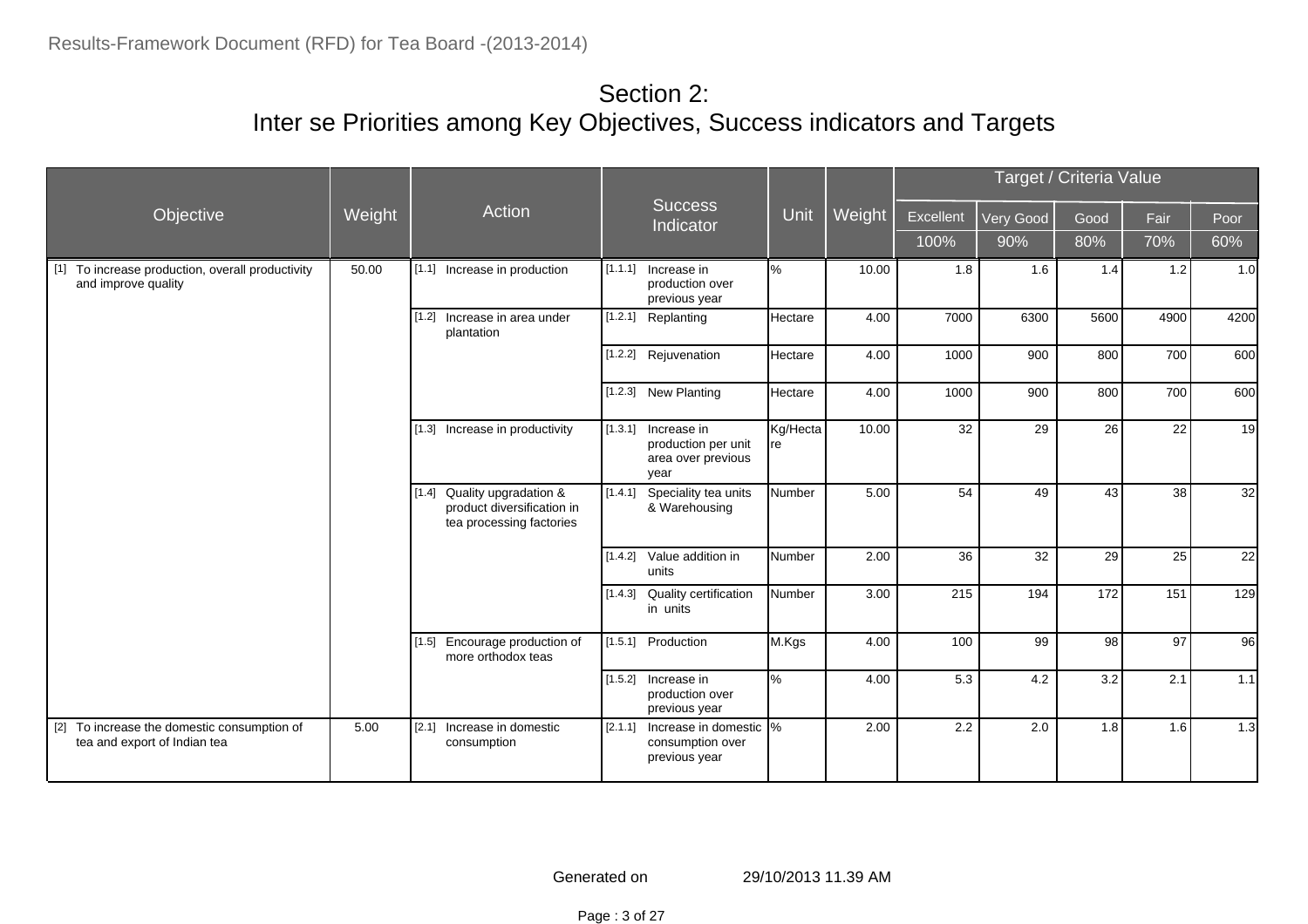|                                                                                              |        | <b>Success</b>                                                             |           |                                                                                                        |        |        |           | Target / Criteria Value |       |       |       |
|----------------------------------------------------------------------------------------------|--------|----------------------------------------------------------------------------|-----------|--------------------------------------------------------------------------------------------------------|--------|--------|-----------|-------------------------|-------|-------|-------|
| Objective                                                                                    | Weight | Action                                                                     | Indicator |                                                                                                        | Unit   | Weight | Excellent | <b>Very Good</b>        | Good  | Fair  | Poor  |
|                                                                                              |        |                                                                            |           |                                                                                                        |        |        | 100%      | 90%                     | 80%   | 70%   | 60%   |
|                                                                                              |        | [2.2] Increase in average unit<br>export price                             |           | [2.2.1] Increase over<br>previous year                                                                 | %      | 1.00   | 10        | 9                       | 8     |       | 6     |
|                                                                                              |        | Organizing domestic and<br>[2.3]<br>international Fairs and<br>exhibitions |           | $[2.3.1]$ No. of events<br>organised                                                                   | Number | 2.00   | 24        | 22                      | 19    | 17    | 14    |
| To have a platform for electronic trading<br>$\lceil 3 \rceil$<br>including e-auction of tea | 4.00   | Increase in tea sale through [3.1.1]<br>[3.1]<br>e-auctions                |           | Sale through e-<br>auction                                                                             | M.Kgs  | 2.00   | 598       | 595                     | 590   | 585   | 580   |
|                                                                                              |        |                                                                            |           | [3.1.2] Increase over<br>previous year                                                                 | %      | 2.00   | 3.6       | 3.1                     | 2.3   | 1.4   | 0.5   |
| Supporting welfare measures for the benefit<br>[4]<br>of tea garden workers                  | 8.00   | Support for Education,<br>[4.1]<br>sports & disabled                       | [4.1.1]   | Stipend + Nehru<br>award +Coaching &<br>hostel fees for entry<br>at IIT/IIM/Civil<br><b>Services</b>   | Number | 1.00   | 1520      | 1368                    | 1216  | 1064  | 912   |
|                                                                                              |        |                                                                            |           | [4.1.2] School kits                                                                                    | Number | 1.00   | 20000     | 18000                   | 16000 | 14000 | 12000 |
|                                                                                              |        |                                                                            |           | [4.1.3] Assistance to Scout<br>& Guides +<br>Sponsoring special<br>cases of heart &<br>cancer patients | Number | 1.00   | 1050      | 945                     | 840   | 735   | 630   |
|                                                                                              |        | [4.2] Infrastructure development                                           |           | [4.2.1] Hospitals/health<br>centres                                                                    | Number | 1.00   | 20        | 18                      | 16    | 14    | 12    |
|                                                                                              |        |                                                                            | [4.2.2]   | Construction of<br><b>UNICEF</b> model<br>toilets + Supply of<br>water filter                          | Number | 1.00   | 105000    | 94500                   | 84000 | 73500 | 63000 |
|                                                                                              |        | Training of stakeholders-<br>[4.3]<br>workers to managers                  |           | $[4.3.1]$ Persons trained -<br>stakeholders (Small<br>tea Growers)                                     | Number | 1.00   | 3000      | 2700                    | 2400  | 2100  | 1800  |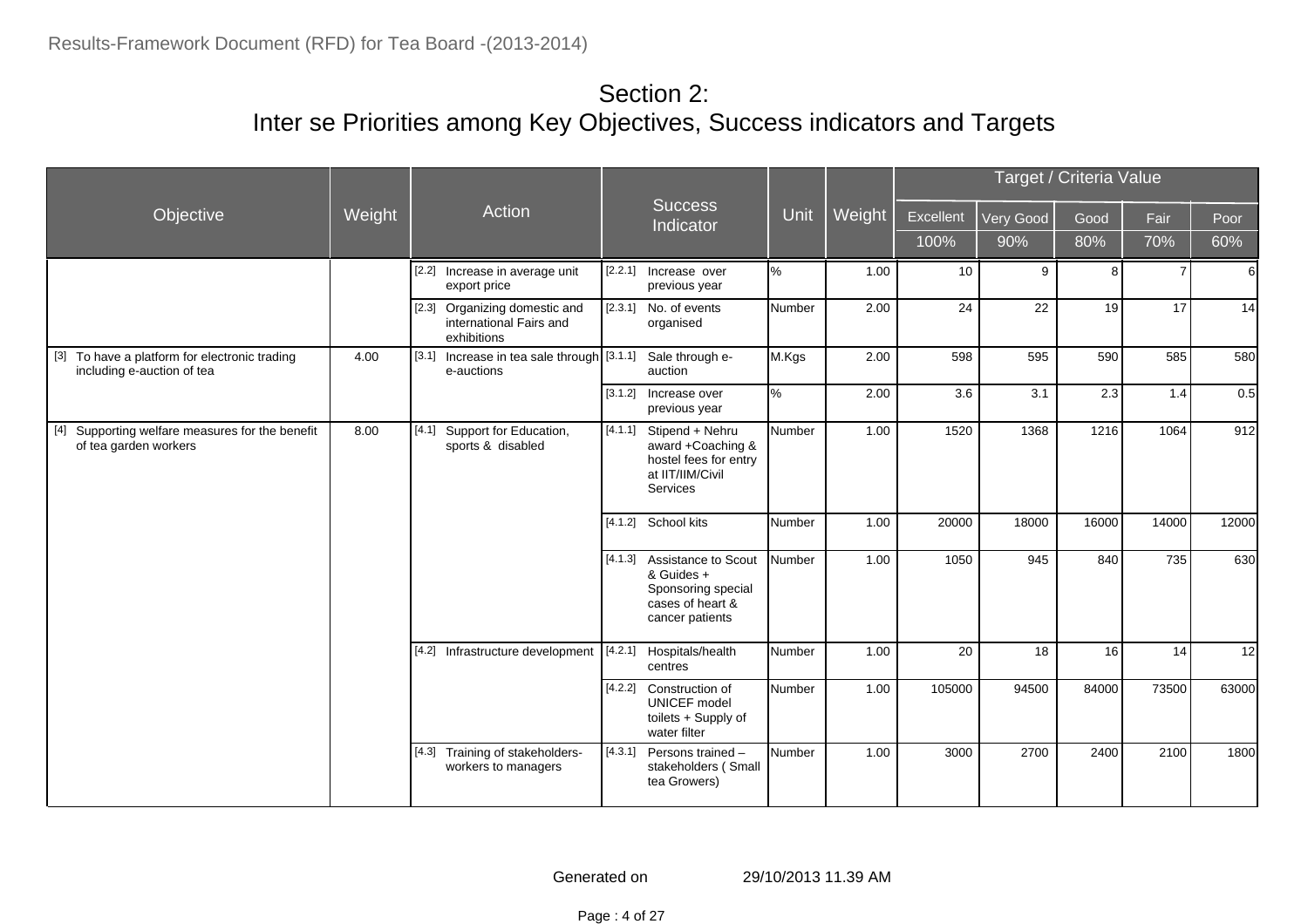|                                                                                                                                   |        |                                                                            |  |                                                                                                   |               |        |                |                          | Target / Criteria Value          |      |      |
|-----------------------------------------------------------------------------------------------------------------------------------|--------|----------------------------------------------------------------------------|--|---------------------------------------------------------------------------------------------------|---------------|--------|----------------|--------------------------|----------------------------------|------|------|
| Objective                                                                                                                         | Weight | Action                                                                     |  | Success<br>Indicator                                                                              | Unit          | Weight | Excellent      | Very Good                | Good                             | Fair | Poor |
|                                                                                                                                   |        |                                                                            |  |                                                                                                   |               |        | 100%           | 90%                      | 80%                              | 70%  | 60%  |
|                                                                                                                                   |        |                                                                            |  | $[4.3.2]$ Persons trained -<br>workers                                                            | Number        | 1.00   | 1900           | 1710                     | 1520                             | 1330 | 1140 |
|                                                                                                                                   |        |                                                                            |  | $[4.3.3]$ Persons trained -<br>managers                                                           | Number        | 1.00   | 100            | 90                       | 80                               | 70   | 60   |
| [5] To extend support to the Tea Research<br>Institutes, and other Institutions for<br>undertaking focused research and extension | 6.00   | [5.1]<br>Timely approval of<br>proposals and release of<br>approved grants |  | [5.1.1] Annual evaluation of $\sqrt{\frac{8}{5}}$<br>ongoing projects                             |               | 3.00   | 100            | 90                       | 80                               | 70   | 60   |
|                                                                                                                                   |        |                                                                            |  | [5.1.2] Completion of study<br>to evaluate the<br>research projects<br>under taken in the<br>past | Date          | 3.00   | 25/03/2014     | 26/03/2014               | 27/03/2014 28/03/2014 29/03/2014 |      |      |
| [6] To encourage small tea growers in<br>collectivization through formation of SHGs<br>and ensuring remunerative prices           | 7.00   | Small Growers<br>[6.1]<br>Development Scheme                               |  | [6.1.1] Sanctioning of<br>proposals within<br>timelines                                           | %             | 2.00   | 100            | 90                       | 80                               | 70   | 60   |
|                                                                                                                                   |        |                                                                            |  | [6.1.2] Implementation of<br>proposals<br>sanctioned up to<br>31.03.2011                          | $\%$          | 1.00   | 100            | 90                       | 80                               | 70   | 60   |
|                                                                                                                                   |        | [6.2]<br>Area covered under new<br>planting and irrigation                 |  | [6.2.1] New Planting                                                                              | Hectare       | 1.00   | 1000           | 900                      | 800                              | 700  | 600  |
|                                                                                                                                   |        |                                                                            |  | [6.2.2] Irrigation                                                                                | Hectare       | 1.00   | 1000           | 900                      | 800                              | 700  | 600  |
|                                                                                                                                   |        | [6.3] Formation of SHGs of small [6.3.1] SHGs formed<br>growers            |  |                                                                                                   | Number        | 1.00   | 75             | 68                       | 60                               | 52   | 45   |
|                                                                                                                                   |        |                                                                            |  | [6.3.2] Improvement in<br>productivity by<br>SHGs of small<br>growers                             | $\sim$ $\sim$ | 0.00   | $\overline{a}$ | $\overline{\phantom{a}}$ |                                  |      |      |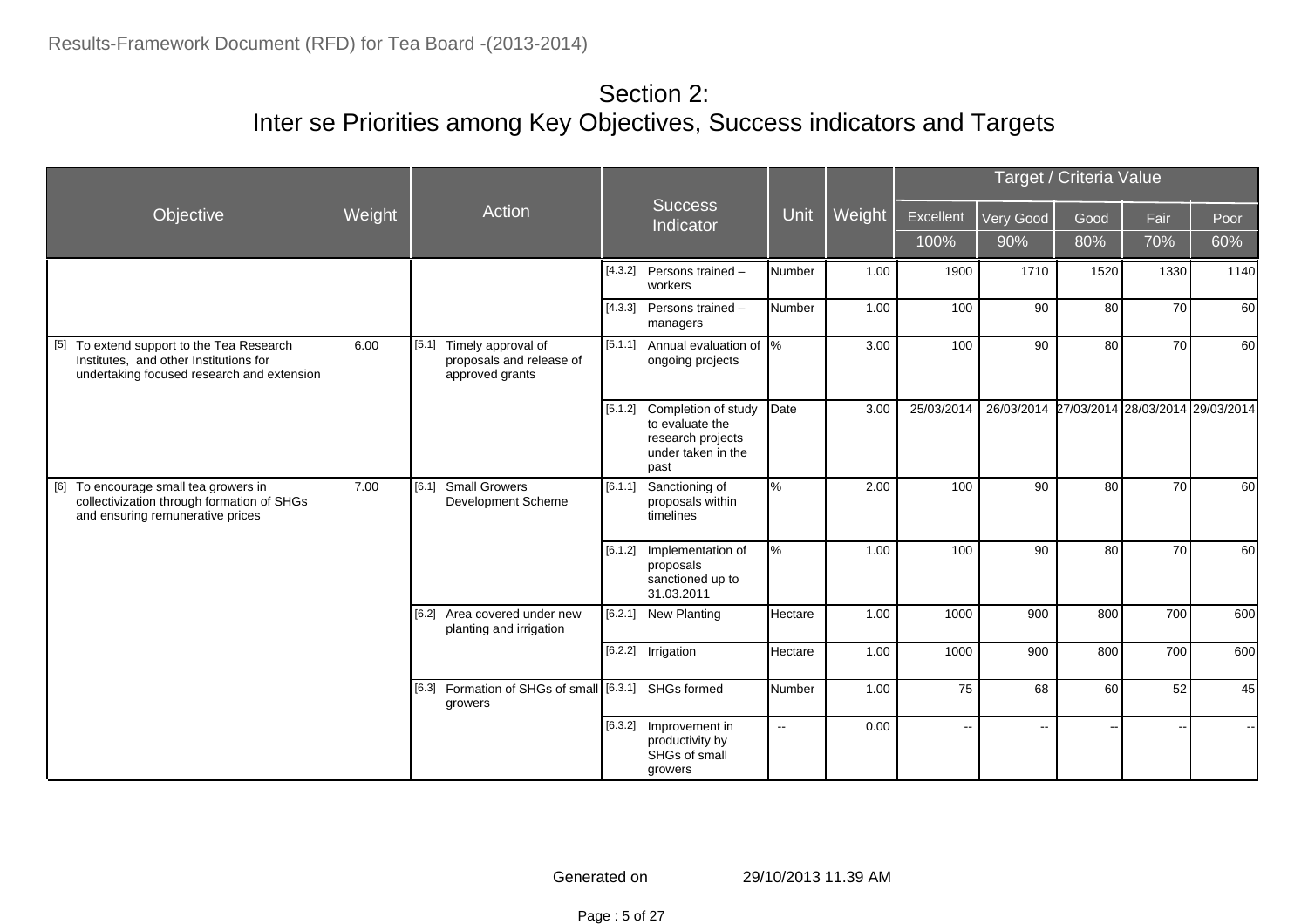|                                                                                                                     |        |                                                                                |                                                                     |               |        |            |                                             | Target / Criteria Value |                                  |      |
|---------------------------------------------------------------------------------------------------------------------|--------|--------------------------------------------------------------------------------|---------------------------------------------------------------------|---------------|--------|------------|---------------------------------------------|-------------------------|----------------------------------|------|
| Objective                                                                                                           | Weight | Action                                                                         | <b>Success</b><br>Indicator                                         | Unit          | Weight | Excellent  | Very Good                                   | Good                    | Fair                             | Poor |
|                                                                                                                     |        |                                                                                |                                                                     |               |        | 100%       | 90%                                         | 80%                     | 70%                              | 60%  |
|                                                                                                                     |        | [6.4]<br>Remunerative prices to the<br>growers                                 | [6.4.1] PSF inspections<br>conducted                                | <b>Number</b> | 1.00   | 600        | 540                                         | 480                     | 420                              | 360  |
| To maintain data base/ information on tea<br>$[7]$<br>and dissemination to various stake holders<br>of the Industry | 4.00   | Data Collection from<br>[7.1]<br>Manufacturing units                           | [7.1.1] Units covered                                               | $\%$          | 2.00   | 100        | 90                                          | 80                      | 70                               | 60   |
|                                                                                                                     |        | Publication of data<br>$[7.2]$                                                 | [7.2.1] Publication of data                                         | Date          | 1.00   | 25/03/2014 | 26/03/2014                                  |                         | 27/03/2014 28/03/2014 29/03/2014 |      |
|                                                                                                                     |        | [7.3]<br>Dissemination of<br>information                                       | [7.3.1] Dissemination of<br>information                             | Date          | 1.00   | 27/03/2014 | 28/03/2014                                  |                         | 29/03/2014 30/03/2014 31/03/2014 |      |
| [8] To support tea industry through effective<br>regulatory mechanism                                               | 5.00   | [8.1]<br>Timely processing of<br>applications for<br>fresh/renewal of licenses | [8.1.1]<br>Processing within<br>timeline                            | %             | 3.00   | 100        | 90                                          | 80                      | 70                               | 60   |
|                                                                                                                     |        | [8.2] Tea Waste Management                                                     | [8.2.1] Tea waste trading<br>covered through<br>issuance of license | $\%$          | 2.00   | 100        | 90                                          | 80                      | 70                               | 60   |
| Efficient Functioning of the RFD System                                                                             | 3.00   | Timely submission of Draft RFD<br>(2013-14) for approval                       | On-time submission                                                  | Date          | 2.0    | 15/05/2013 | 16/05/2013                                  |                         | 17/05/2013 20/05/2013 21/05/2013 |      |
|                                                                                                                     |        | Timely submission of Results for<br>RFD (2012-13)                              | On-time submission                                                  | <b>D</b> ate  | 1.0    | 01/05/2013 | 02/05/2013 05/05/2013 06/05/2013 07/05/2013 |                         |                                  |      |
| <b>Administrative Reforms</b>                                                                                       | 4.00   | Implement ISO 9001 as per the<br>approved action plan.                         | % Implementation                                                    | %             | 2.0    | 100        | 95                                          | 90                      | 85                               | 80   |
|                                                                                                                     |        | Prepare an action plan for<br>Innovation                                       | On time submission                                                  | Date          | 2.0    | 30/07/2013 | 10/08/2013 20/08/2013 30/08/2013 10/09/2013 |                         |                                  |      |
| Improving Internal Improving Internal<br>Efficiency /responsiveness /<br>service delivery of Ministry /             | 4.00   | Implementation of Sevottam                                                     | Independent Audit of<br>Implementation of Citizen's<br>Charter      | %             | 2.0    | 100        | 95                                          | 90                      | 85                               | 80   |

\* Mandatory Objective(s)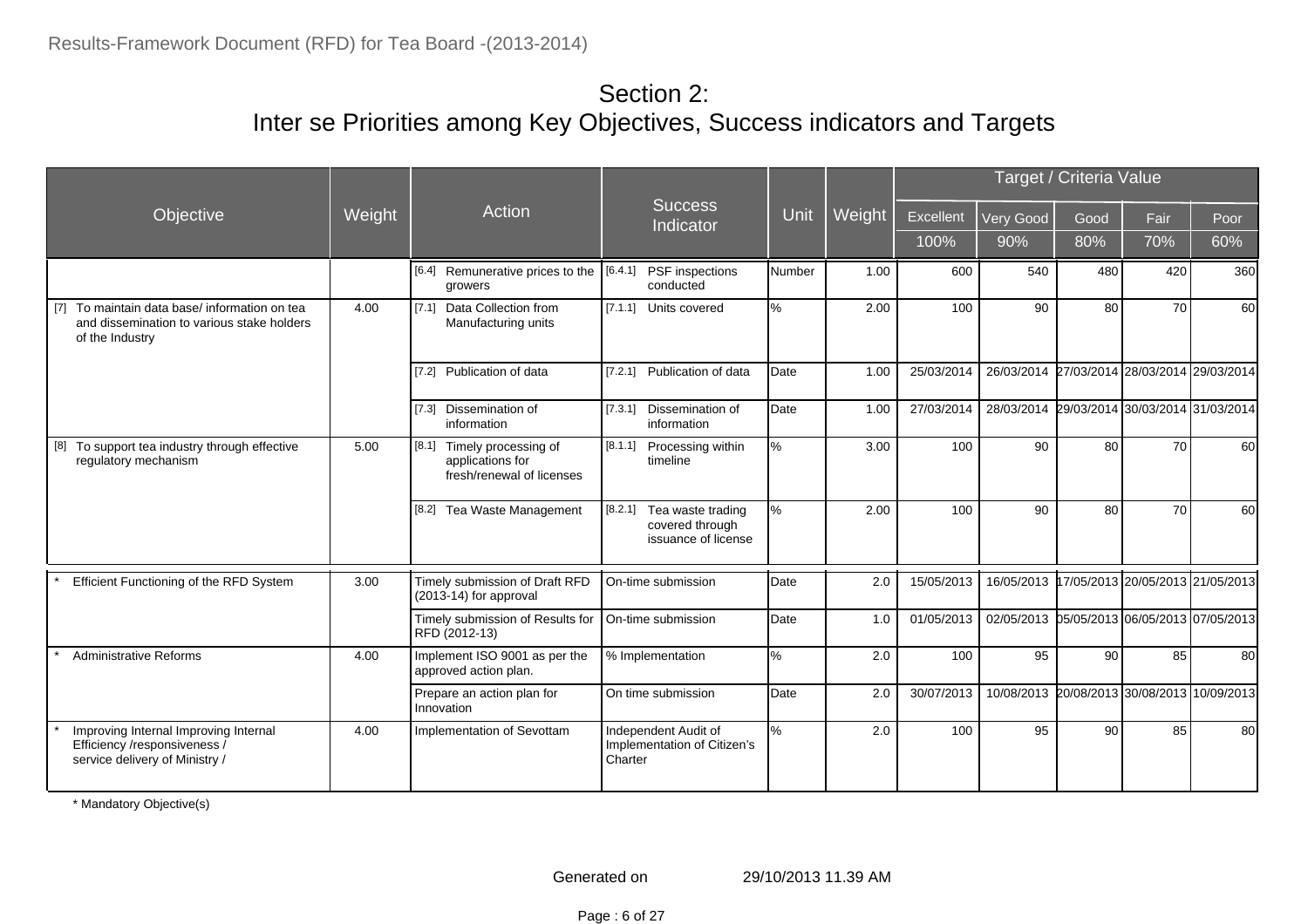| <b>Success</b><br>Action<br>Weight<br>Objective<br>Indicator |  |  |                                                                                | Target / Criteria Value |           |           |      |       |      |     |
|--------------------------------------------------------------|--|--|--------------------------------------------------------------------------------|-------------------------|-----------|-----------|------|-------|------|-----|
|                                                              |  |  | <b>Unit</b>                                                                    | Weight                  | Excellent | Very Good | Good | Fair  | Poor |     |
|                                                              |  |  |                                                                                |                         |           | 100%      | 90%  | 80%   | 70%  | 60% |
| Department                                                   |  |  |                                                                                |                         |           |           |      |       |      |     |
|                                                              |  |  | Independent Audit of<br>implementation of public<br>grievance redressal system | $\frac{9}{6}$           | 2.0       | 100       | 95   | .90 l | 85   | 80  |

\* Mandatory Objective(s)

Generated on 29/10/2013 11.39 AM

Page : 7 of 27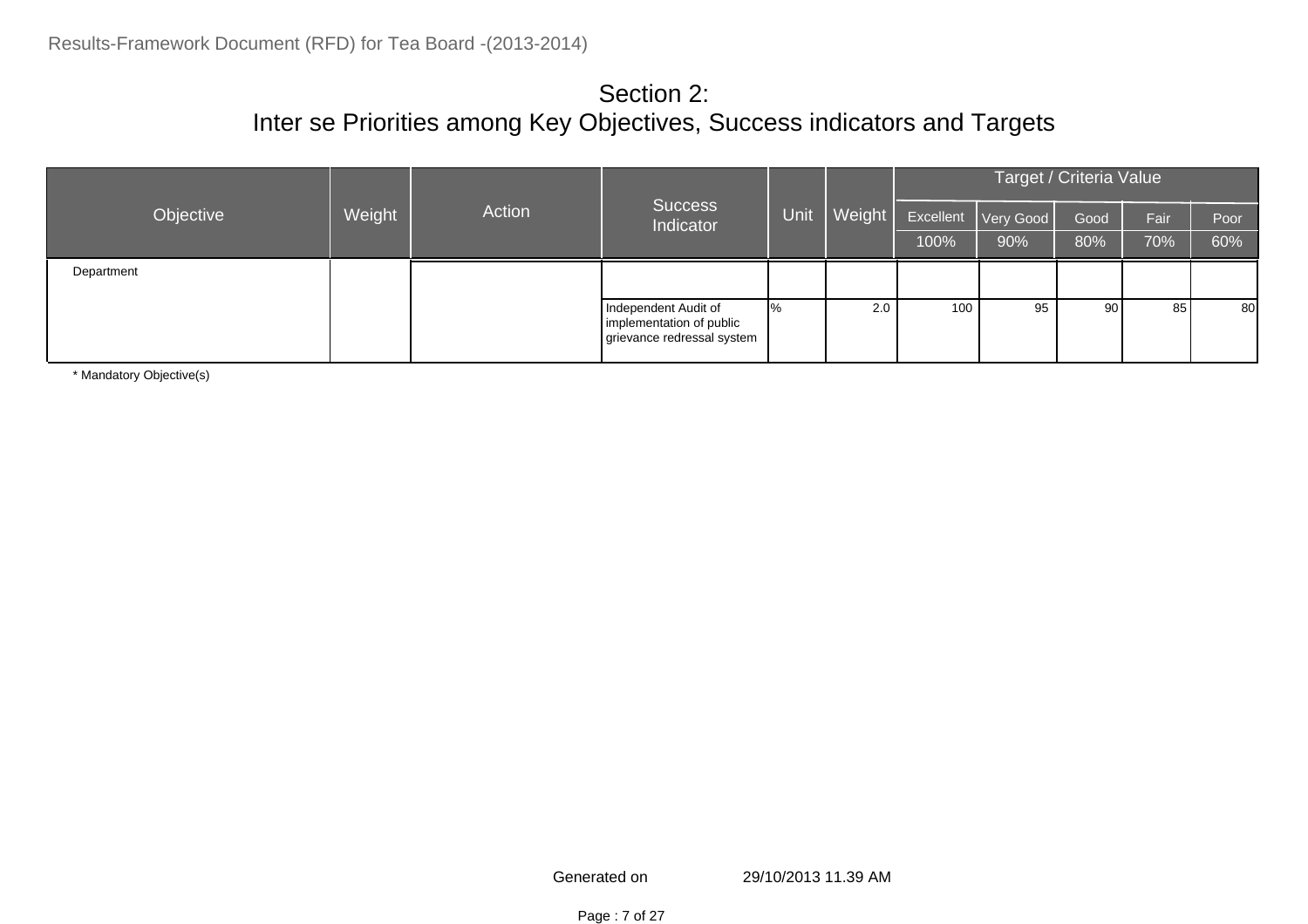| Objective                                                                           | Action                                                                                | Success Indicator                                                     | Unit           | <b>Actual Value</b><br>for<br>FY 11/12 | for<br>FY 12/13 | Actual Value Target Value<br>for<br>$FY$ 13/14 | Projected<br>Value for<br>$FY$ 14/15 | Projected<br>Value for<br>FY 15/16 |
|-------------------------------------------------------------------------------------|---------------------------------------------------------------------------------------|-----------------------------------------------------------------------|----------------|----------------------------------------|-----------------|------------------------------------------------|--------------------------------------|------------------------------------|
| To increase production, overall<br>[1]<br>productivity and improve quality          | [1.1] Increase in production                                                          | [1.1.1] Increase in production<br>over previous year                  | $\%$           | 13                                     | 1.8             | 1.6                                            | 1.8                                  |                                    |
|                                                                                     | [1.2] Increase in area under<br>plantation                                            | [1.2.1] Replanting                                                    | Hectare        | 6504                                   | 6000            | 6300                                           | 8500                                 | $\sim$                             |
|                                                                                     |                                                                                       | [1.2.2] Rejuvenation                                                  | Hectare        | 1113                                   | 1000            | 900                                            | 1500                                 | $\sim$                             |
|                                                                                     |                                                                                       | [1.2.3] New Planting                                                  | Hectare        | $\Omega$                               | 1500            | 900                                            | 1500                                 | $\sim$ $-$                         |
|                                                                                     | [1.3] Increase in productivity                                                        | [1.3.1] Increase in production<br>per unit area over<br>previous year | Kg/Hectar<br>e | 217                                    | 34              | 29                                             | 29                                   | $\sim$                             |
|                                                                                     | [1.4] Quality upgradation &<br>product diversification in<br>tea processing factories | [1.4.1] Speciality tea units &<br>Warehousing                         | Number         | $\mathbf 0$                            | $\mathbf 0$     | 49                                             | 54                                   | н.                                 |
|                                                                                     |                                                                                       | [1.4.2] Value addition in units                                       | Number         | 49                                     | 13              | 32                                             | 36                                   | $\sim$                             |
|                                                                                     |                                                                                       | [1.4.3] Quality certification in<br>units                             | Number         | 80                                     | 110             | 194                                            | 375                                  | $\sim$                             |
|                                                                                     | [1.5] Encourage production of<br>more orthodox teas                                   | [1.5.1] Production                                                    | M.Kgs          | 90                                     | 95              | 99                                             | 110                                  | $\sim$                             |
|                                                                                     |                                                                                       | [1.5.2] Increase in production<br>over previous year                  | $\%$           | $-3$                                   | 5.5             | 4.2                                            | 10                                   | $\sim$                             |
| $[2]$<br>To increase the domestic<br>consumption of tea and export of<br>Indian tea | [2.1] Increase in domestic<br>consumption                                             | Increase in domestic<br>[2.1.1]<br>consumption over<br>previous year  | $\%$           | 1.9                                    | 1.9             | 2.0                                            | 2.2                                  | $\sim$                             |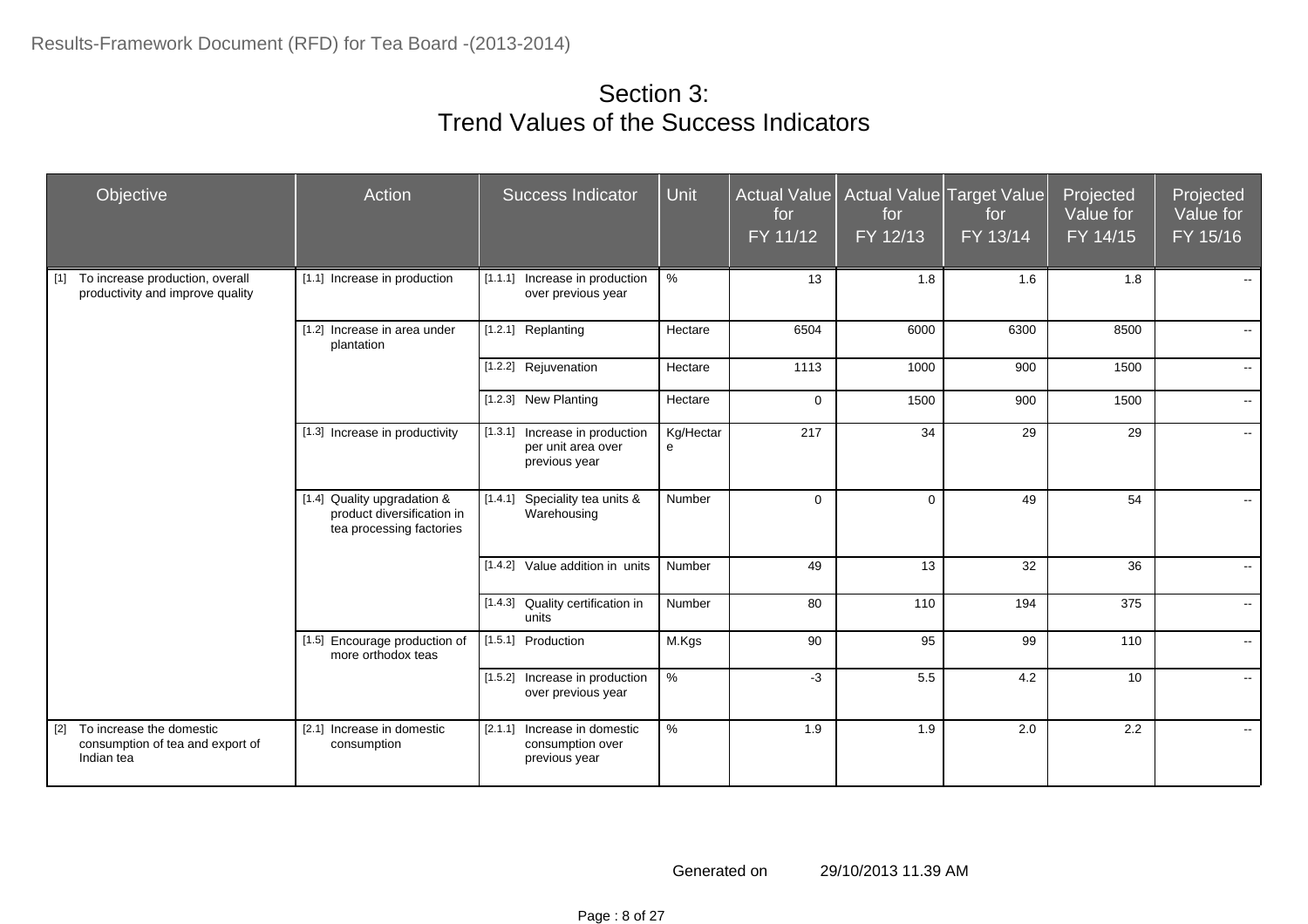| Objective                                                                   | Action                                                                  | <b>Success Indicator</b>                                                                                    | <b>Unit</b> | <b>Actual Value</b><br>for<br>FY 11/12 | for<br>FY 12/13 | Actual Value Target Value<br>for<br>FY 13/14 | Projected<br>Value for<br>FY 14/15 | Projected<br>Value for<br>FY 15/16 |
|-----------------------------------------------------------------------------|-------------------------------------------------------------------------|-------------------------------------------------------------------------------------------------------------|-------------|----------------------------------------|-----------------|----------------------------------------------|------------------------------------|------------------------------------|
|                                                                             | [2.2] Increase in average unit<br>export price                          | [2.2.1] Increase over<br>previous year                                                                      | %           | 10                                     | 10              | 9                                            | 10                                 | $\sim$ $\sim$                      |
|                                                                             | [2.3] Organizing domestic and<br>international Fairs and<br>exhibitions | $[2.3.1]$ No. of events<br>organised                                                                        | Number      | 24                                     | 28              | 22                                           | 36                                 | $\sim$                             |
| [3] To have a platform for electronic<br>trading including e-auction of tea | [3.1] Increase in tea sale<br>through e-auctions                        | [3.1.1] Sale through e-auction                                                                              | M.Kgs       | 482                                    | 577             | 595                                          | 621                                | $\sim$                             |
|                                                                             |                                                                         | [3.1.2] Increase over previous   %<br>year                                                                  |             | 13                                     | 20              | 3.1                                          | $\overline{4}$                     | $\sim$                             |
| [4] Supporting welfare measures for the<br>benefit of tea garden workers    | [4.1] Support for Education,<br>sports & disabled                       | $[4.1.1]$ Stipend + Nehru award<br>+Coaching & hostel<br>fees for entry at<br><b>IIT/IIM/Civil Services</b> | Number      | 1392                                   | 1010            | 1368                                         | 1520                               | $\sim$                             |
|                                                                             |                                                                         | [4.1.2] School kits                                                                                         | Number      | $\Omega$                               | $\mathbf 0$     | 18000                                        | 20000                              | $\mathbf{e} = \mathbf{e}$          |
|                                                                             |                                                                         | [4.1.3] Assistance to Scout &<br>Guides + Sponsoring<br>special cases of heart<br>& cancer patients         | Number      | $\Omega$                               | 1050            | 945                                          | 1050                               | $\sim$                             |
|                                                                             | [4.2] Infrastructure<br>development                                     | [4.2.1] Hospitals/health<br>centres                                                                         | Number      | $\overline{1}$                         | 13              | 18                                           | 30                                 | $\mathbf{e} = \mathbf{e}$          |
|                                                                             |                                                                         | [4.2.2] Construction of<br><b>UNICEF</b> model toilets<br>+ Supply of water filter                          | Number      | $\Omega$                               | 35167           | 94500                                        | 105000                             | $\sim$                             |
|                                                                             | [4.3] Training of stakeholders-<br>workers to managers                  | [4.3.1] Persons trained -<br>stakeholders (Small<br>tea Growers)                                            | Number      | 3000                                   | 3000            | 2700                                         | 3000                               | $\sim$                             |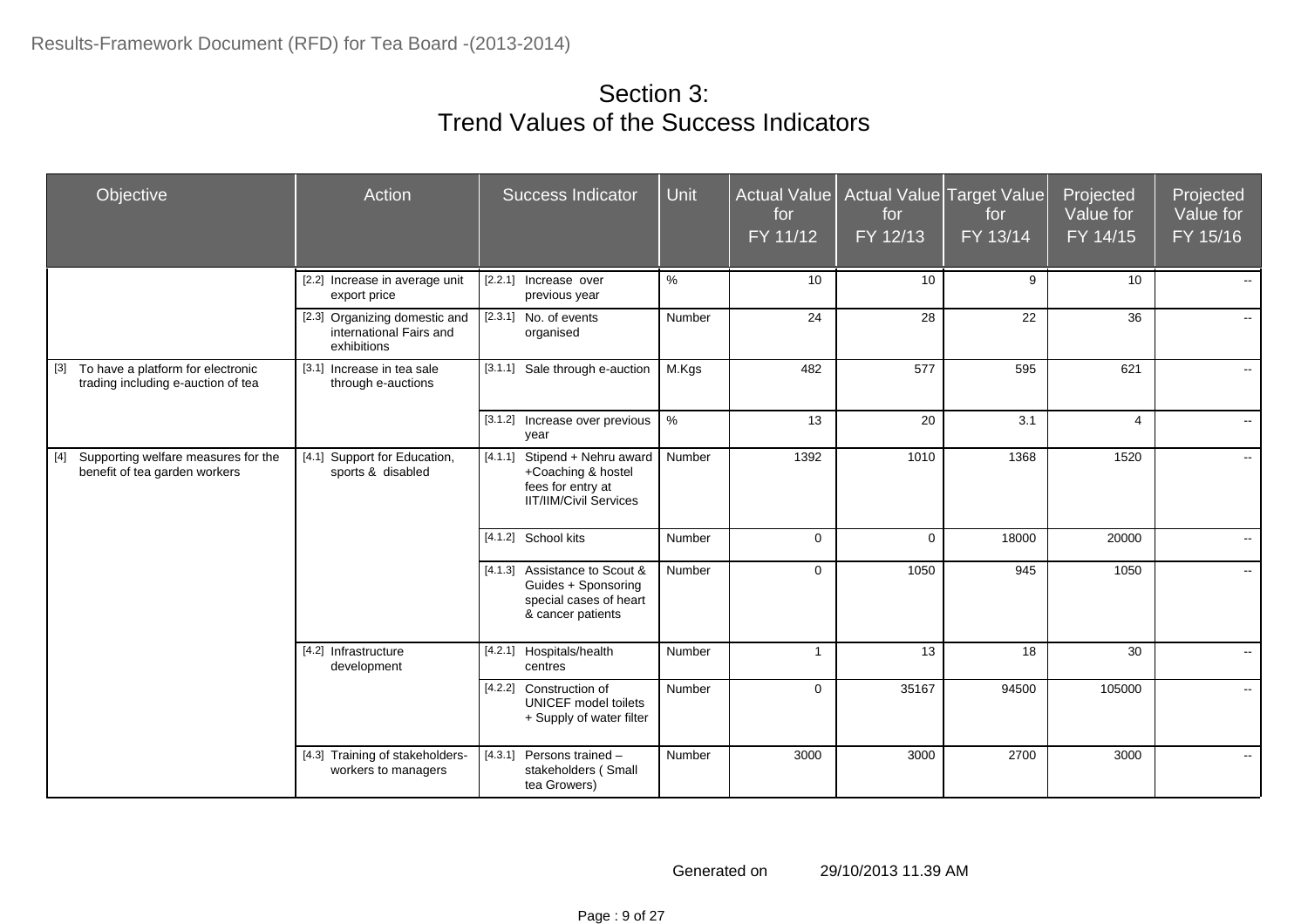| Objective                                                                                                                            | Action                                                                  | <b>Success Indicator</b>                                                                       | <b>Unit</b>  | Actual Value<br>for<br>FY 11/12 | for<br>FY 12/13 | Actual Value Target Value<br>for<br>FY 13/14 | Projected<br>Value for<br>FY 14/15 | Projected<br>Value for<br>FY 15/16 |
|--------------------------------------------------------------------------------------------------------------------------------------|-------------------------------------------------------------------------|------------------------------------------------------------------------------------------------|--------------|---------------------------------|-----------------|----------------------------------------------|------------------------------------|------------------------------------|
|                                                                                                                                      |                                                                         | $[4.3.2]$ Persons trained -<br>workers                                                         | Number       | 1900                            | 1900            | 1710                                         | 1900                               |                                    |
|                                                                                                                                      |                                                                         | $[4.3.3]$ Persons trained -<br>managers                                                        | Number       | 100                             | 100             | 90                                           | 100                                | $\sim$                             |
| [5] To extend support to the Tea<br>Research Institutes, and other<br>Institutions for undertaking focused<br>research and extension | [5.1] Timely approval of<br>proposals and release of<br>approved grants | [5.1.1] Annual evaluation of<br>ongoing projects                                               | $\%$         | $\Omega$                        | $\mathbf 0$     | 90                                           | 100                                | $\sim$                             |
|                                                                                                                                      |                                                                         | [5.1.2] Completion of study to<br>evaluate the research<br>projects under taken in<br>the past | Date         | $\overline{a}$                  | $\sim$          | 26/03/2014                                   | 25/03/2015                         |                                    |
| [6] To encourage small tea growers in<br>collectivization through formation of<br>SHGs and ensuring remunerative<br>prices           | [6.1] Small Growers<br>Development Scheme                               | [6.1.1] Sanctioning of<br>proposals within<br>timelines                                        | $\%$         | 100                             | 100             | 90                                           | 100                                | $\mathbf{e} = \mathbf{e}$          |
|                                                                                                                                      |                                                                         | [6.1.2] Implementation of<br>proposals sanctioned<br>up to 31.03.2011                          | %            | 100                             | 100             | 90                                           | 100                                | $\mathbf{e} = \mathbf{e}$          |
|                                                                                                                                      | [6.2] Area covered under new<br>planting and irrigation                 | [6.2.1] New Planting                                                                           | Hectare      | 653                             | $\mathbf 0$     | 900                                          | 1300                               | $\sim$                             |
|                                                                                                                                      |                                                                         | [6.2.2] Irrigation                                                                             | Hectare      | $\mathbf 0$                     | $\mathbf 0$     | 900                                          | 500                                | $\sim$                             |
|                                                                                                                                      | [6.3] Formation of SHGs of<br>small growers                             | [6.3.1] SHGs formed                                                                            | Number       | 98                              | 25              | 68                                           | 100                                | $\sim$                             |
|                                                                                                                                      |                                                                         | [6.3.2] Improvement in<br>productivity by                                                      | $\mathbf{u}$ | $\sim$                          | $\sim$          | $\sim$                                       | $\sim$                             | $\sim$                             |

Page : 10 of 27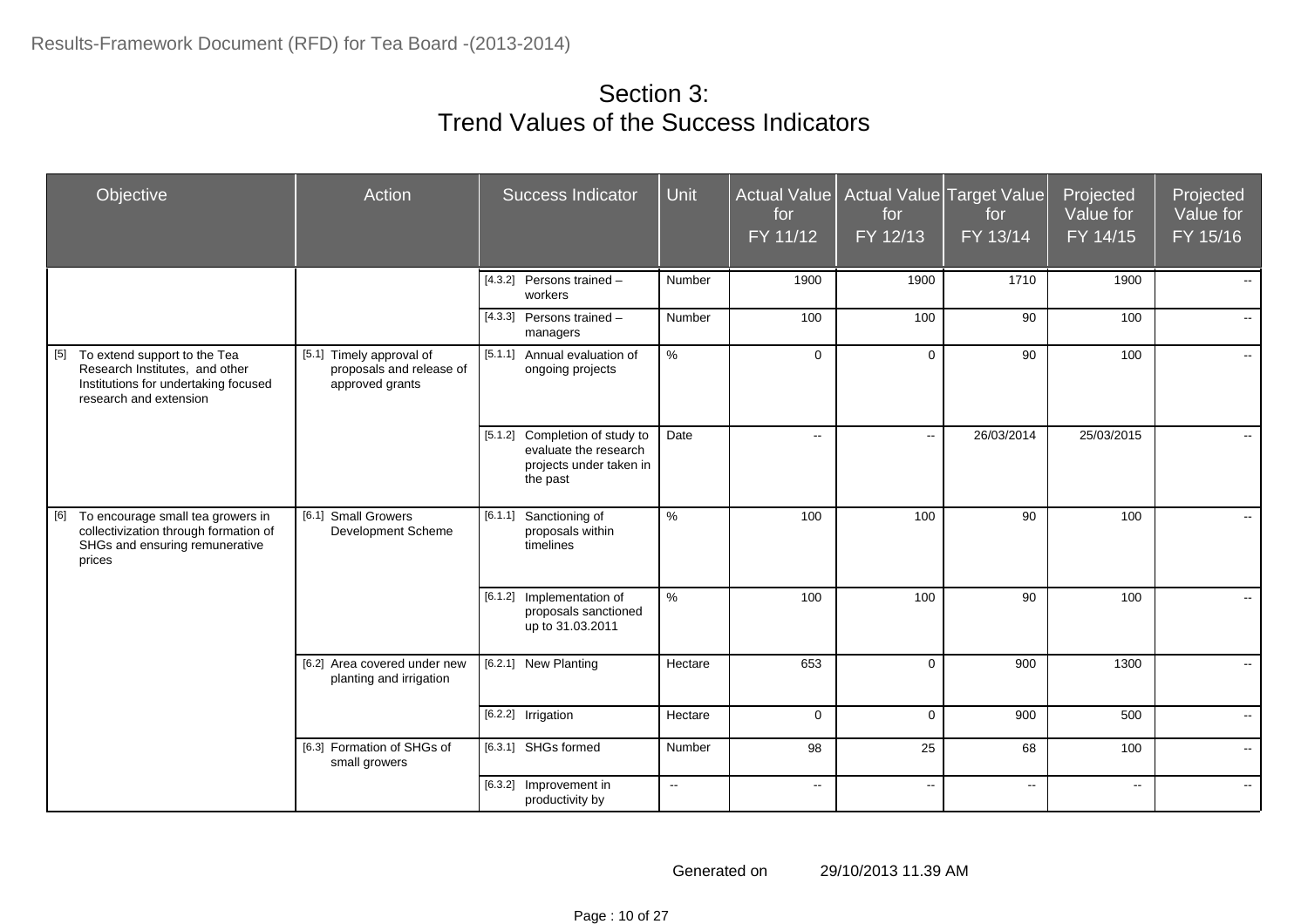| Objective                                                                                                         | Action                                                                      | <b>Success Indicator</b>                                               | Unit   | <b>Actual Value</b><br>for<br>FY 11/12 | for<br>FY 12/13 | Actual Value Target Value<br>for<br>$FY$ 13/14 | Projected<br>Value for<br>FY 14/15 | Projected<br>Value for<br>FY 15/16 |
|-------------------------------------------------------------------------------------------------------------------|-----------------------------------------------------------------------------|------------------------------------------------------------------------|--------|----------------------------------------|-----------------|------------------------------------------------|------------------------------------|------------------------------------|
|                                                                                                                   |                                                                             | SHGs of small growers                                                  |        |                                        |                 |                                                |                                    |                                    |
|                                                                                                                   | [6.4] Remunerative prices to<br>the growers                                 | [6.4.1] PSF inspections<br>conducted                                   | Number | $\Omega$                               | 200             | 540                                            | 800                                |                                    |
| To maintain data base/ information on<br>[7]<br>tea and dissemination to various<br>stake holders of the Industry | [7.1] Data Collection from<br>Manufacturing units                           | [7.1.1] Units covered                                                  | $\%$   | 86                                     | 100             | 90                                             | 100                                |                                    |
|                                                                                                                   | [7.2] Publication of data                                                   | [7.2.1] Publication of data                                            | Date   | $\overline{a}$                         | Ξ.              | 26/03/2014                                     | 25/03/2015                         |                                    |
|                                                                                                                   | [7.3] Dissemination of<br>information                                       | [7.3.1] Dissemination of<br>information                                | Date   | $\overline{\phantom{a}}$               | --              | 28/03/2014                                     | 27/03/2015                         | $\overline{\phantom{a}}$           |
| To support tea industry through<br>[8]<br>effective regulatory mechanism                                          | [8.1] Timely processing of<br>applications for<br>fresh/renewal of licenses | [8.1.1]<br>Processing within<br>timeline                               | $\%$   | 100                                    | 100             | 90                                             | 100                                |                                    |
|                                                                                                                   | [8.2] Tea Waste Management                                                  | [8.2.1]<br>Tea waste trading<br>covered through<br>issuance of license | $\%$   | $\Omega$                               | 100             | 90                                             | 100                                |                                    |
| Efficient Functioning of the RFD<br>System                                                                        | Timely submission of Draft<br>RFD (2013-14) for approval                    | On-time submission                                                     | Date   | $\overline{a}$                         | $\ddotsc$       | 06/03/2014                                     | 06/03/2015                         |                                    |
|                                                                                                                   | Timely submission of Results<br>for RFD (2012-13)                           | On-time submission                                                     | Date   | $\overline{a}$                         | Ξ.              | 02/05/2013                                     | 02/05/2014                         |                                    |
| <b>Administrative Reforms</b>                                                                                     | Implement ISO 9001 as per<br>the approved action plan.                      | % Implementation                                                       | $\%$   | $\sim$                                 | $\ddotsc$       | 95                                             | 100                                | $\overline{a}$                     |
|                                                                                                                   | Prepare an action plan for<br>Innovation                                    | On time submission                                                     | Date   | $\sim$                                 | Ξ.              | 10/08/2013                                     | 10/08/2014                         | $\overline{a}$                     |
| Improving Internal Improving Internal<br>Efficiency                                                               | Implementation of Sevottam                                                  | Independent Audit of<br>Implementation of Citizen'                     | $\%$   | $\sim$                                 | Ξ.              | 95                                             | 100                                | $\overline{\phantom{a}}$           |

\* Mandatory Objective(s)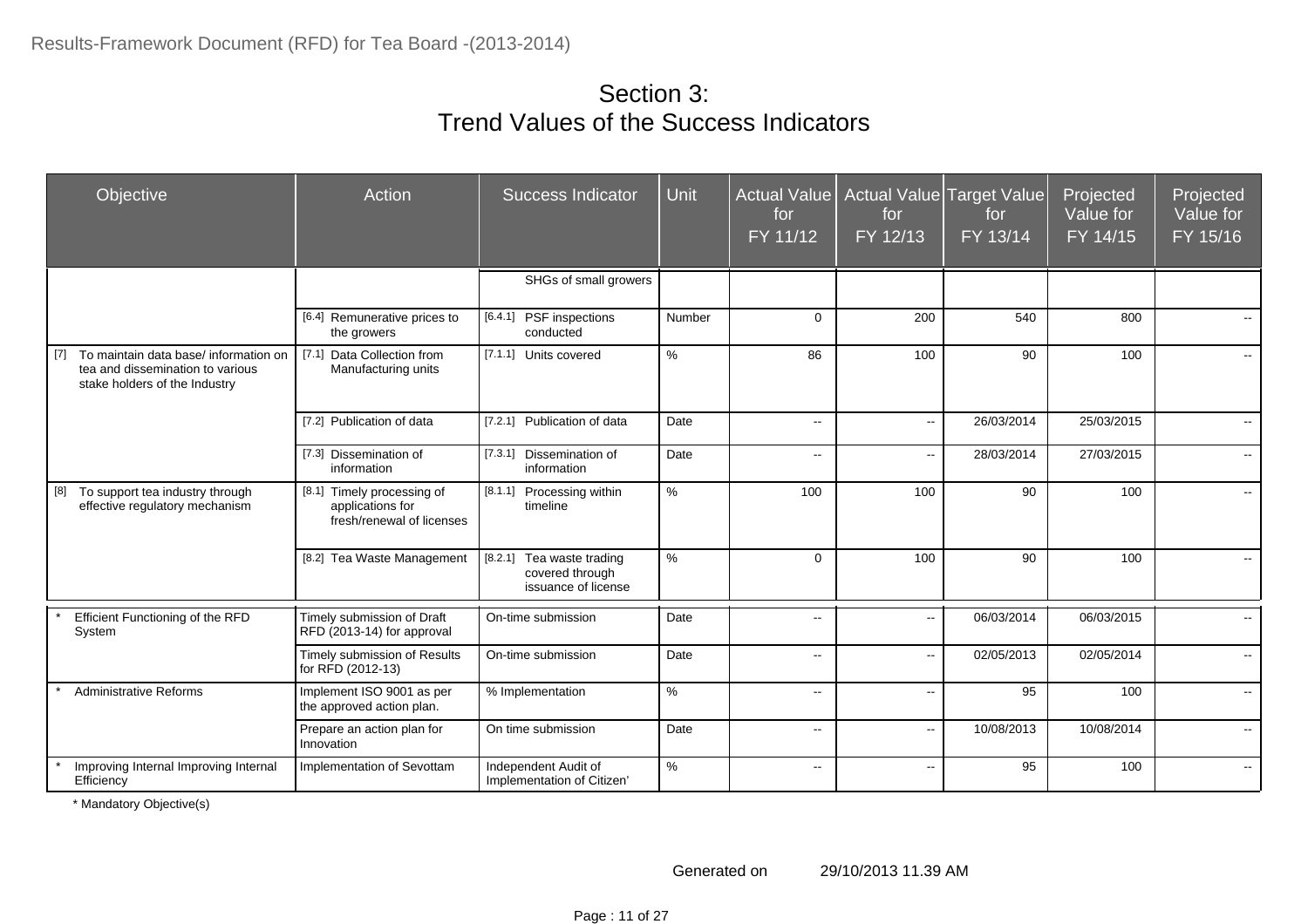| Objective                                                         | Action | Success Indicator                                                              | Unit | for<br>FY 11/12 | Actual Value   Actual Value   Target Value  <br>for<br>FY 12/13 | for<br>FY 13/14 | Projected<br>Value for<br>FY 14/15 | Projected<br>Value for<br>FY 15/16 |
|-------------------------------------------------------------------|--------|--------------------------------------------------------------------------------|------|-----------------|-----------------------------------------------------------------|-----------------|------------------------------------|------------------------------------|
| /responsiveness /<br>service delivery of Ministry /<br>Department |        | s Charter                                                                      |      |                 |                                                                 |                 |                                    |                                    |
|                                                                   |        | Independent Audit of<br>implementation of public<br>grievance redressal system | %    | $\sim$ $\sim$   | $- -$                                                           | 95              | 100                                | $\sim$ $\sim$                      |

\* Mandatory Objective(s)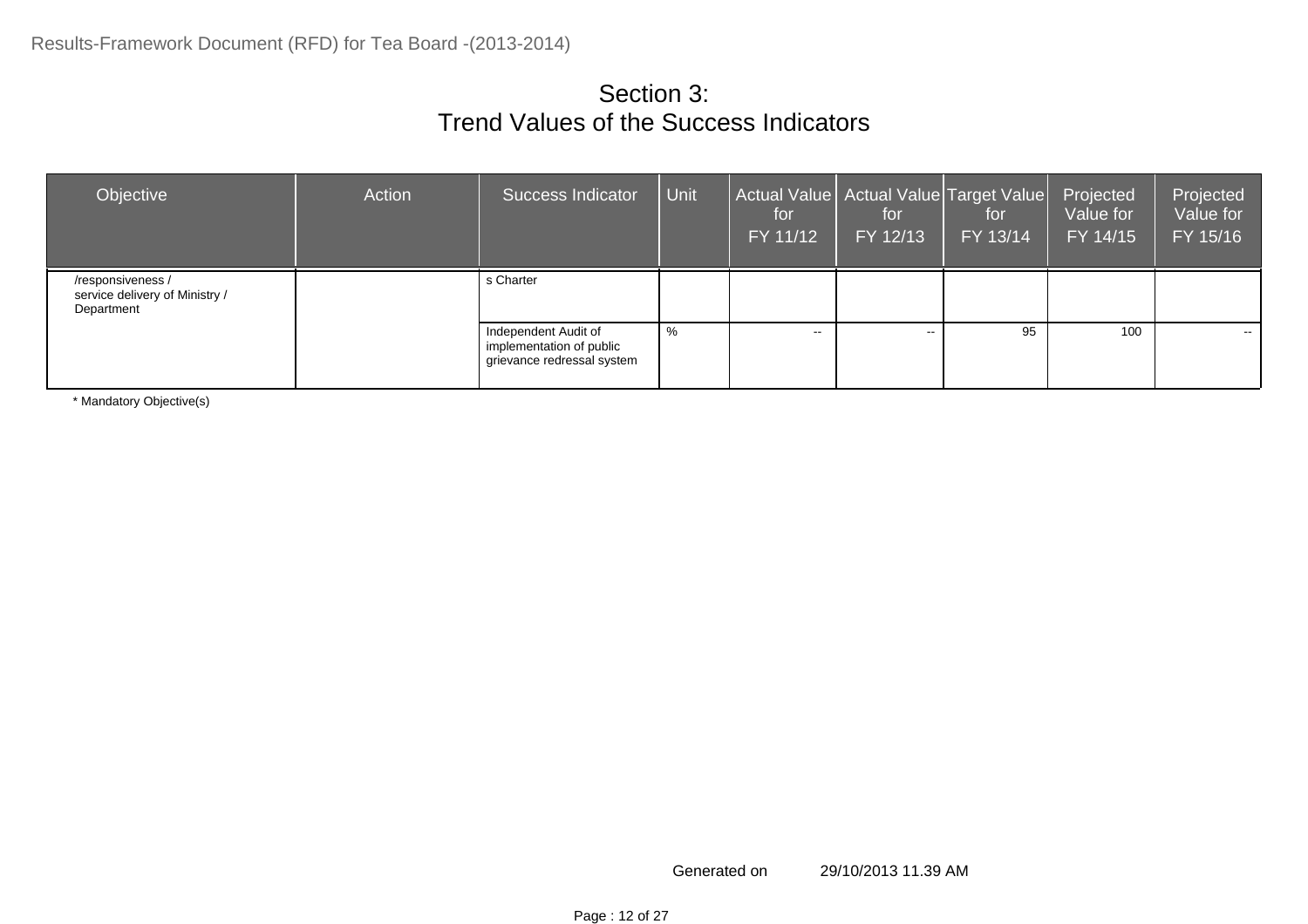# Section 4: Acronym

| SI.No           | Acronym     | Description                                                                                                                     |
|-----------------|-------------|---------------------------------------------------------------------------------------------------------------------------------|
| $\overline{1}$  | Area        | Replanting in Hectares<br>Rejuvenation in Hectares<br>New planting in Hectares                                                  |
| $\overline{2}$  | consumption | Increase in domestic consumption over previous year in percentage                                                               |
| 3               | Data        | Data Collection from Manufacturing units covered in percentage, Publication and dissemination of<br>data within stipulated date |
| $\overline{4}$  | e-auction   | sale through e-auctions in Million Kgs, Increase in tea sale through e-auctions over previous year in<br>percentage             |
| $5\phantom{.0}$ | Events      | Organizing domestic and international Fairs and exhibitions in number                                                           |
| 6               | Export      | Increase in average unit export price over previous year in percentage                                                          |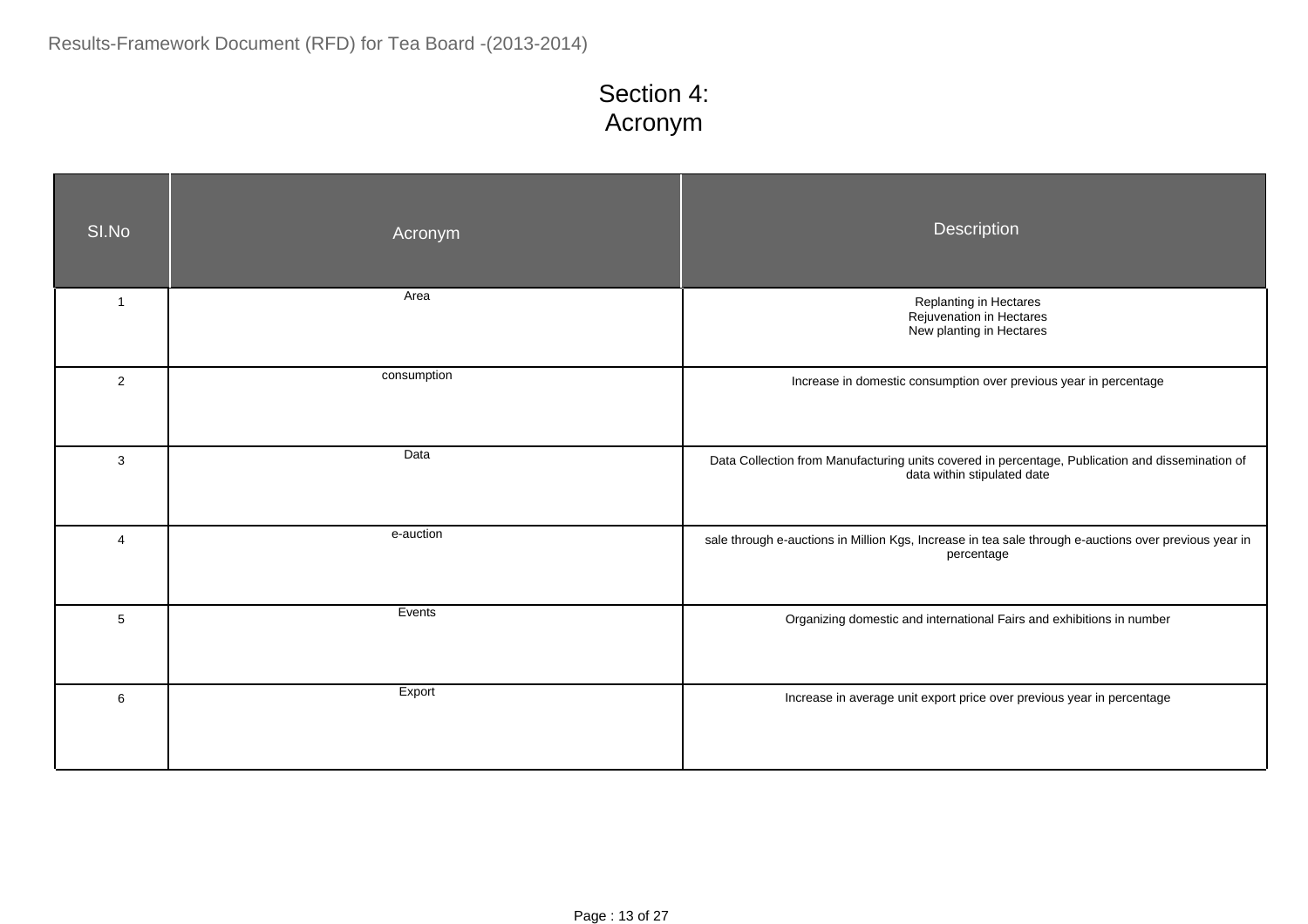# Section 4: Acronym

| SI.No          | Acronym    | Description                                                                                                                                                                                                                                                                              |
|----------------|------------|------------------------------------------------------------------------------------------------------------------------------------------------------------------------------------------------------------------------------------------------------------------------------------------|
| $\overline{7}$ | Orthodox   | Increase in production in Million Kgs<br>Increase over previous year in percentage                                                                                                                                                                                                       |
| 8              | Production | Percentage increase over previous year                                                                                                                                                                                                                                                   |
| 9              | <b>PSF</b> | Price sharing formula supposed to ensure a remunerative price to small tea growers as well as a fair<br>return to bought leaf factories                                                                                                                                                  |
| 10             | QPDS       | Quality upgradation & product diversification in tea processing factories in numbers                                                                                                                                                                                                     |
| 11             | Regulatory | Timely processing of applications for fresh and renewal of licenses in percentage                                                                                                                                                                                                        |
| 12             | Research   | To extend support to the Tea Research Institutes, and other Institutions for undertaking focused<br>research and extension, annual evaluation of ongoing projects in percentage, Completion of study to<br>evaluate the research projects under taken in the past within prescribed date |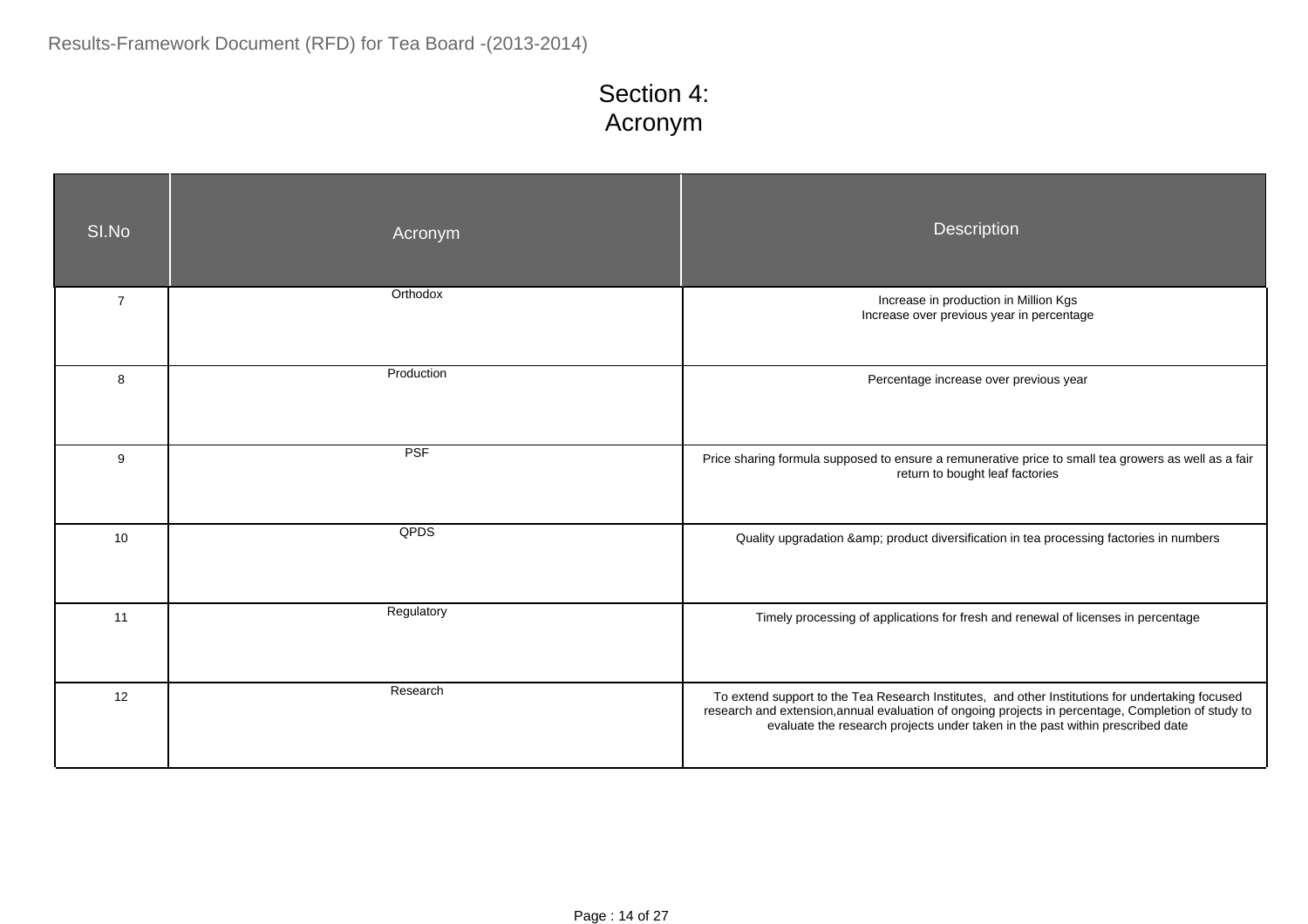# Section 4: Acronym

| SI.No | Acronym     | <b>Description</b>                                                                                                                                                                                                                                                                                                                              |
|-------|-------------|-------------------------------------------------------------------------------------------------------------------------------------------------------------------------------------------------------------------------------------------------------------------------------------------------------------------------------------------------|
| 13    | <b>SHGs</b> | Self Help Group formed by Small Tea Growers, Sanctioning of proposals within timelines in<br>percentage, Implementation of proposals sanctioned up to 31.03.2011 in percentage, New plantation<br>and irrigation undertaken in Hectares, SHGs formed in number, Remunerative prices to the growers<br>based on number of PSF inspection carried |
| 14    | Welfare     | Supporting welfare measures for the benefit of tea garden workers in education, health, drinking<br>water, hygiene and imparting training in number                                                                                                                                                                                             |
| 15    | Yield       | Productivity increase in Kg per Hectares                                                                                                                                                                                                                                                                                                        |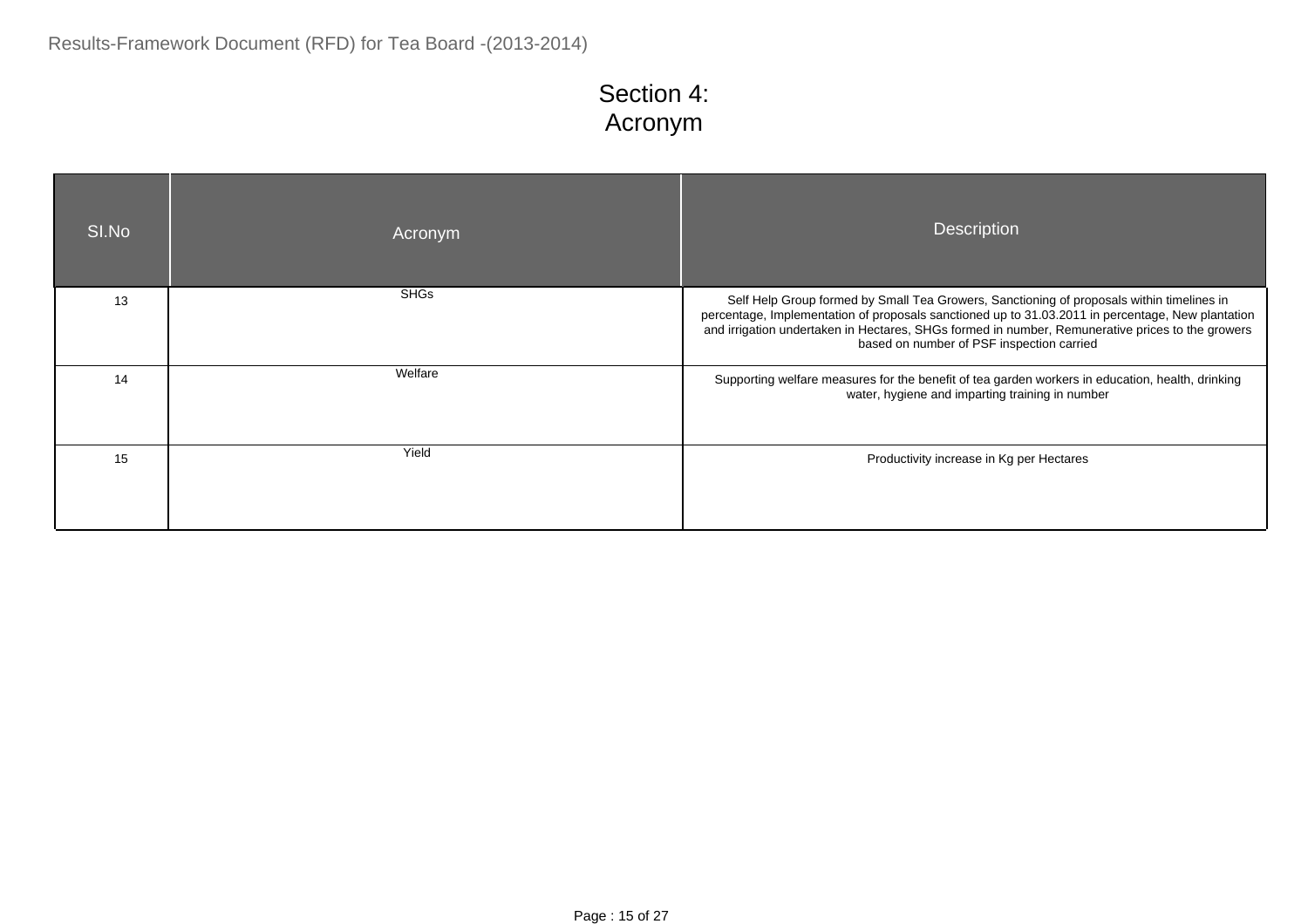| SI.No    | Success indicator                                                  | <b>Description</b>                                                                                                                                                                                                                            | <b>Definition</b> | Measurement                                                                                                                                    | <b>General Comments</b>                                                                                                |
|----------|--------------------------------------------------------------------|-----------------------------------------------------------------------------------------------------------------------------------------------------------------------------------------------------------------------------------------------|-------------------|------------------------------------------------------------------------------------------------------------------------------------------------|------------------------------------------------------------------------------------------------------------------------|
|          | [1.1.1] Increase in production over previous year                  | Tea being an agricultural crop its<br>production would fluctuate from year<br>to year depending upon the vagaries<br>of nature                                                                                                                |                   | Production increase taken 20<br>M.Kgs. over estimated<br>production 1115 M.Kgs. for<br>2012-13                                                 | It would not be feasible to project<br>an increase in production over<br>previous year in absolute terms               |
| 2        | 1.2.1] Replanting                                                  | Field developmental activities such as<br>replanting is eligible for subsidy under<br>the plan scheme of the Tea Board.<br>Applications received are screened<br>and after physical verification of the<br>activity, subsidy is released      |                   | To measure the actual extent<br>of area developed, the post<br>planting survey map drawn to<br>scale by accredited surveyors<br>is relied upon |                                                                                                                        |
| 3        | 1.2.2] Rejuvenation                                                | Field developmental activities such as<br>rejuvenation is eligible for subsidy<br>under the plan scheme of the Tea<br>Board. Applications received are<br>screened and after physical<br>verification of the activity, subsidy is<br>released |                   | To measure the actual extent<br>of area developed, the post<br>planting survey map drawn to<br>scale by accredited surveyors<br>is relied upon |                                                                                                                        |
| $\Delta$ | 1.2.3] New Planting                                                | Field developmental activities such as<br>new planting is eligible for subsidy<br>under the plan scheme of the Tea<br>Board. Applications received are<br>screened and after physical<br>verification of the activity, subsidy is<br>released |                   | To measure the actual extent<br>of area developed, the post<br>planting survey map drawn to<br>scale by accredited surveyors<br>is relied upon |                                                                                                                        |
| 5        | [1.3.1] Increase in production per unit area over<br>previous year | In view of fluctuation in production on<br>year to year basis and the crop loss<br>to be sustained from area uprooted<br>for replanting                                                                                                       |                   |                                                                                                                                                | It would not be feasible to project<br>increase in production per unit<br>area over previous year in<br>absolute terms |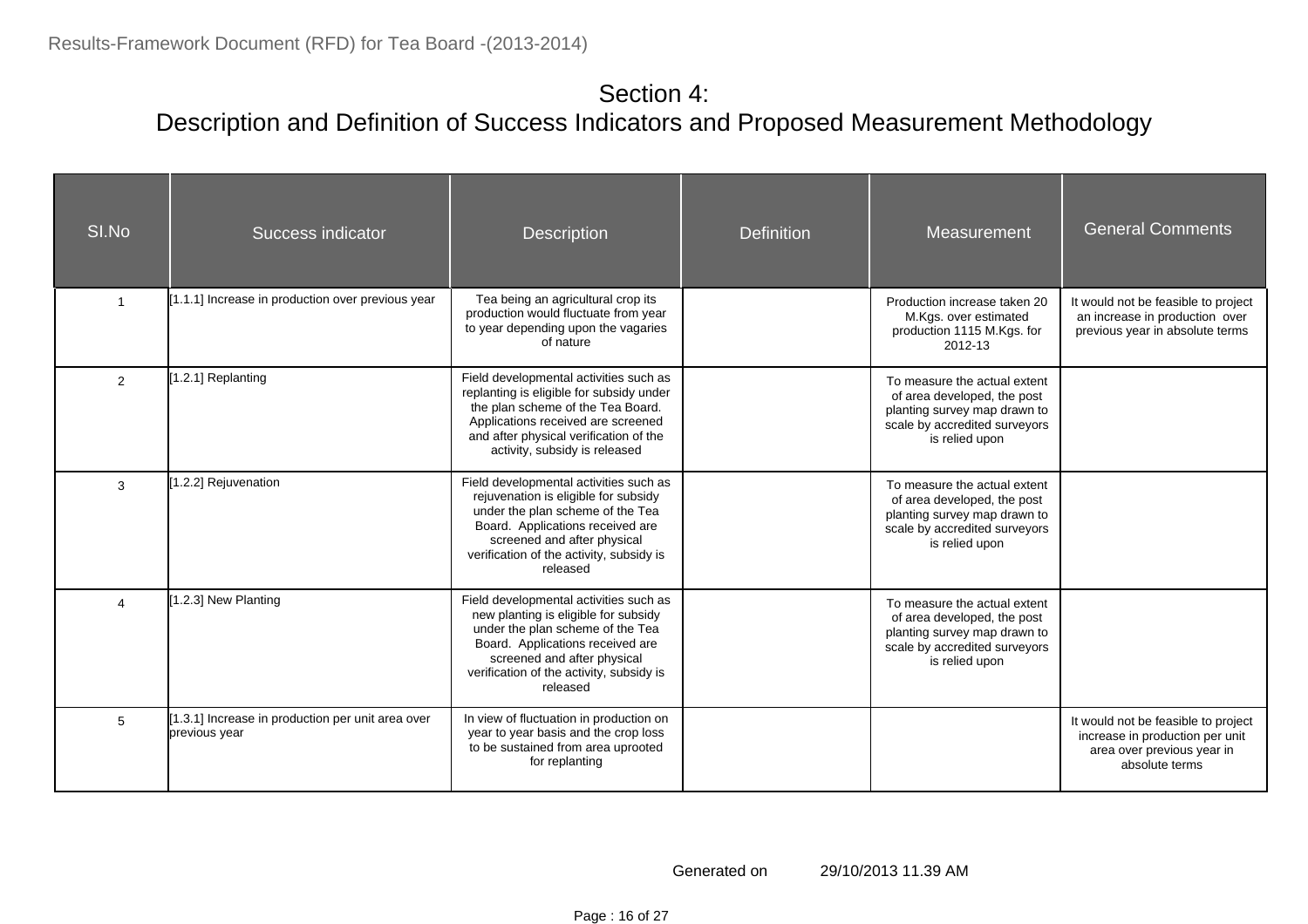| SI.No          | Success indicator                                 | <b>Description</b>                                                                                                                                                                                                                                                                                            | <b>Definition</b> | Measurement                                                                 | <b>General Comments</b>                                                                                                   |  |
|----------------|---------------------------------------------------|---------------------------------------------------------------------------------------------------------------------------------------------------------------------------------------------------------------------------------------------------------------------------------------------------------------|-------------------|-----------------------------------------------------------------------------|---------------------------------------------------------------------------------------------------------------------------|--|
| 6              | [1.4.1] Speciality tea units & Warehousing        | This is the proposed activity under<br>12th Plan commencing from 2013-14.<br>Physical verification is made as to the<br>installation of the new machinery<br>along with supporting documents<br>such as purchase order, delivery<br>challan, good condition certificate,<br>invoices, insurance coverage etc. |                   | Each factory which has availed<br>the subsidy is considered as<br>one unit. | Quality assurance certifications<br>are checked for their authenticity<br>and the agency which has<br>certified the unit. |  |
| $\overline{7}$ | [1.4.2] Value addition in units                   | Physical verification is made as to the<br>installation of the new machinery for<br>value addition along with supporting<br>documents such as purchase order,<br>delivery challan, good condition<br>certificate, invoices, insurance<br>coverage etc.                                                        |                   | Each factory which has availed<br>the subsidy is considered as<br>one unit. | Quality assurance certifications<br>are checked for their authenticity<br>and the agency which has<br>certified the unit. |  |
| 8              | [1.4.3] Quality certification in units            | Physical verification is made as to the<br>installation of the new machinery for<br>quality certification along with<br>supporting documents such as<br>purchase order, delivery challan,<br>good condition certificate, invoices,<br>insurance coverage etc.                                                 |                   | Each factory which has availed<br>the subsidy is considered as<br>one unit. | Quality assurance certifications<br>are checked for their authenticity<br>and the agency which has<br>certified the unit. |  |
| 9              | [1.5.2] Increase in production over previous year | Subsidy is provided for each kg of<br>orthodox tea produced in a given<br>year.                                                                                                                                                                                                                               |                   | Increase or decrease in<br>orthodox production is<br>measurable.            |                                                                                                                           |  |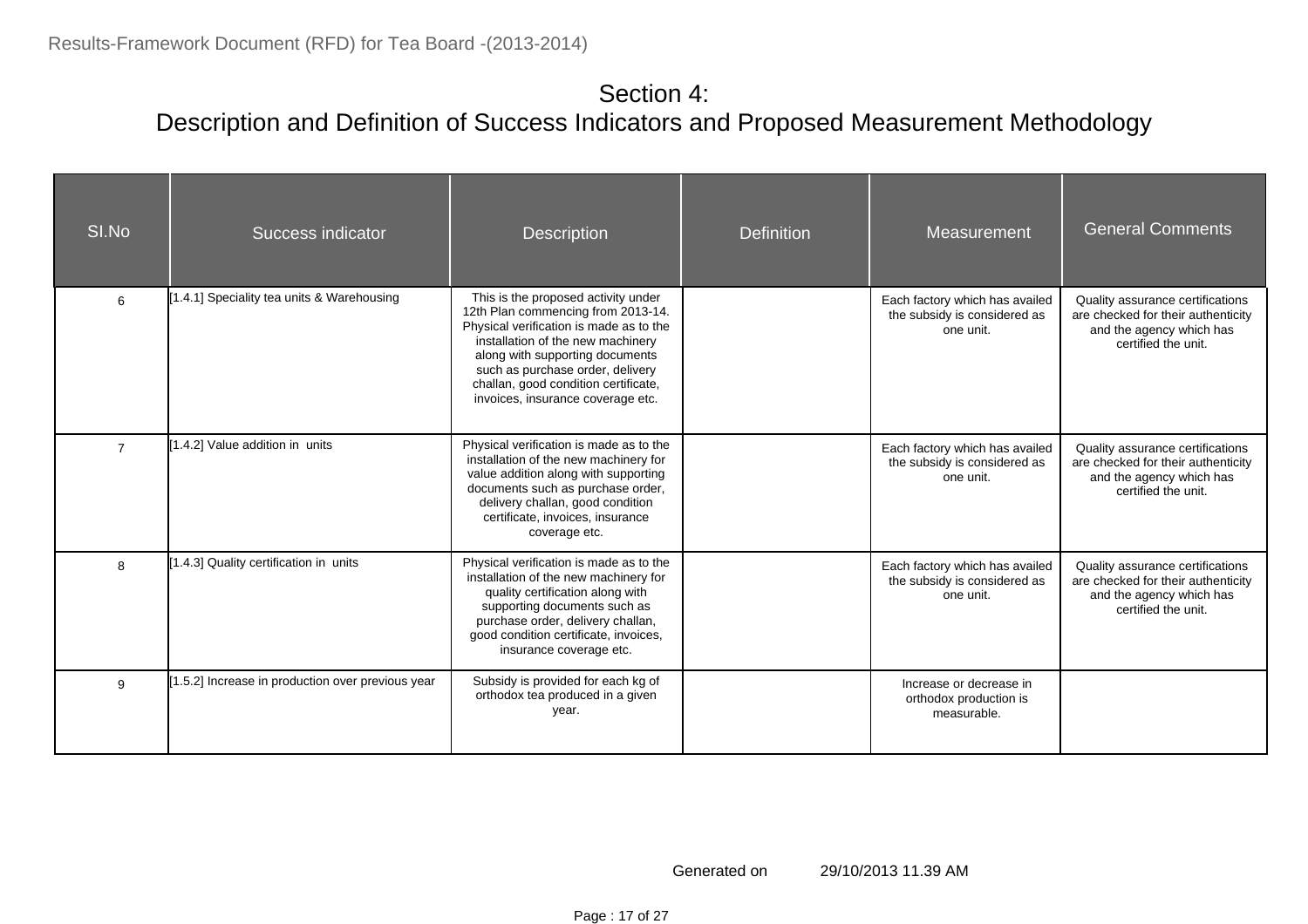| SI.No | Success indicator                                                                            | Description                                                                                                                                                                                                                    | <b>Definition</b> | Measurement                                                                                                                                 | <b>General Comments</b>                                                                                                                                                                                                                                                                            |
|-------|----------------------------------------------------------------------------------------------|--------------------------------------------------------------------------------------------------------------------------------------------------------------------------------------------------------------------------------|-------------------|---------------------------------------------------------------------------------------------------------------------------------------------|----------------------------------------------------------------------------------------------------------------------------------------------------------------------------------------------------------------------------------------------------------------------------------------------------|
| 10    | [2.1.1] Increase in domestic consumption over<br>previous year                               |                                                                                                                                                                                                                                |                   | Domestic retention is arrived at<br>after discounting the volume of<br>tea exported from the total tea<br>produced in a given year.         | As the production would fluctuate<br>year to year it would be difficult to<br>project increase in domestic<br>consumption over previous year.                                                                                                                                                      |
| 11    | [2.2.1] Increase over previous year                                                          |                                                                                                                                                                                                                                |                   |                                                                                                                                             | Export would depend upon the<br>international demand and supply<br>situation. As there is ready market<br>within India with the domestic<br>consumption accounting for more<br>than 80% of total production, it<br>would not be feasible to project an<br>increase in export over previous<br>year |
| 12    | [2.3.1] No. of events organised                                                              |                                                                                                                                                                                                                                |                   | Number of events are reported<br>on the basis of actual<br>participation in the fairs and<br>exhibitions both domestic and<br>international | Actual number depends on<br>Ministry's approval                                                                                                                                                                                                                                                    |
| 13    | [3.1.1] Sale through e-auction                                                               | All the public auction centres are on<br>100% e-auction mode.                                                                                                                                                                  |                   |                                                                                                                                             | Hence it is possible to ascertain<br>the actual volume of tea traded<br>through e-action and determine<br>the increase or decrease over the<br>previous year.                                                                                                                                      |
| 14    | [4.1.1] Stipend + Nehru award +Coaching & hostel<br>fees for entry at IIT/IIM/Civil Services | Stipend and other support is given to<br>wards of plantation workers based on<br>the application forwarded from the<br>concerned tea garden and certified by<br>the School as to the class in which<br>the student is studying |                   |                                                                                                                                             |                                                                                                                                                                                                                                                                                                    |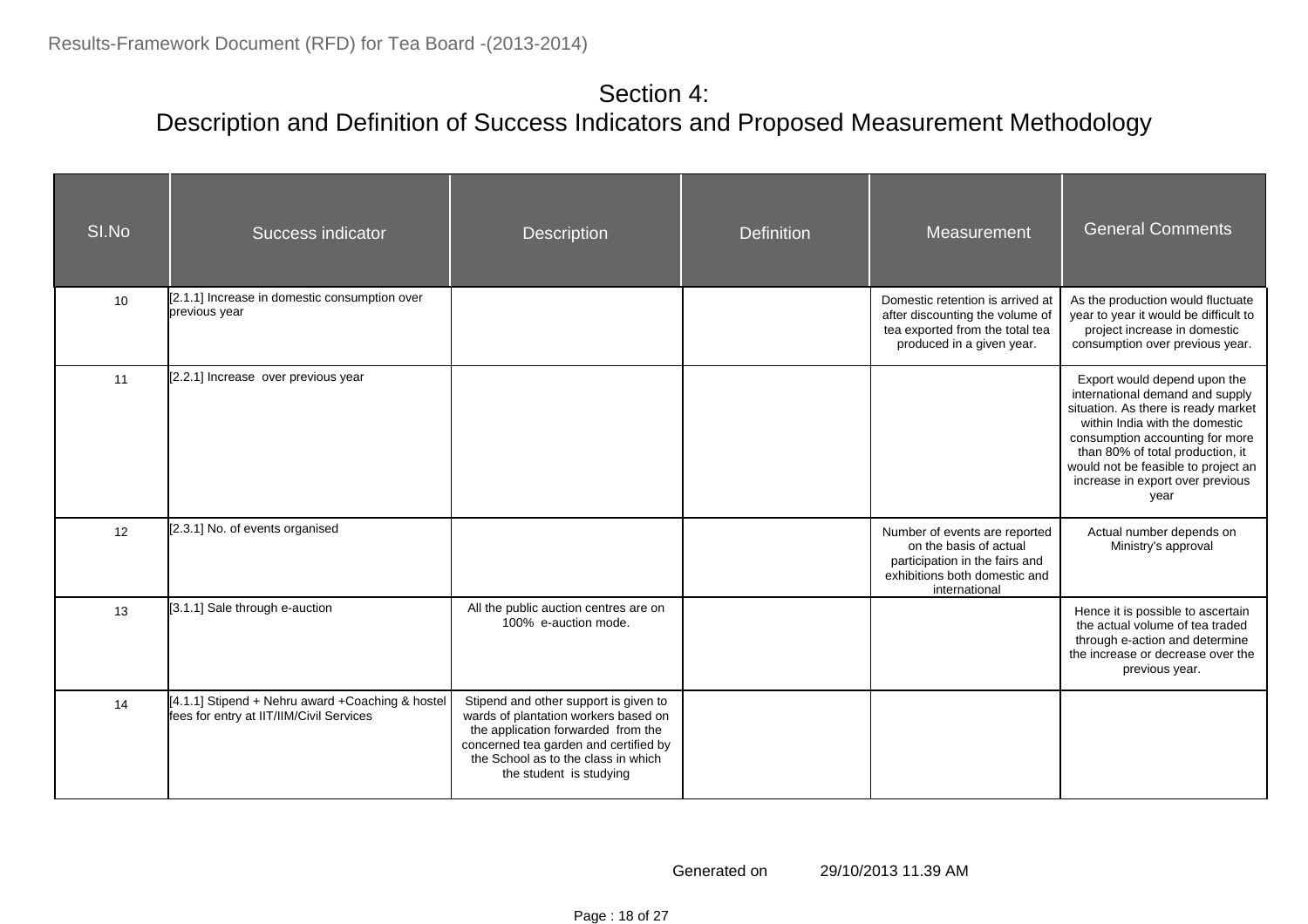| SI.No | Success indicator                                                                             | Description                                                                                                                                                                                                                                | <b>Definition</b> | Measurement                                                                      | <b>General Comments</b> |
|-------|-----------------------------------------------------------------------------------------------|--------------------------------------------------------------------------------------------------------------------------------------------------------------------------------------------------------------------------------------------|-------------------|----------------------------------------------------------------------------------|-------------------------|
| 15    | [4.1.2] School kits                                                                           | On the basis of availability of fund<br>from Govt School kits to be provided<br>to the school going children in<br>plantation areas from class VIII to XII.                                                                                |                   |                                                                                  |                         |
| 16    | [4.1.3] Assistance to Scout & Guides + Sponsoring<br>special cases of heart & cancer patients | On the basis of availability of fund<br>from Govt financial grant is provided<br>to the scouts and guides for<br>organising camps/rallies etc Also<br>covers grant to heart and cancer<br>patients in plantation areas as special<br>cases |                   |                                                                                  |                         |
| 17    | [4.2.1] Hospitals/health centres                                                              | On the basis of availability of fund<br>from Govt. financial grant is provided<br>for construction of<br>hospitals/clinics/health centres in tea<br>plantation areas                                                                       |                   |                                                                                  |                         |
| 18    | [4.2.2] Construction of UNICEF model toilets +<br>Supply of water filter                      | Financial grant is provided based on<br>the applications received and physical<br>verification of the work completed                                                                                                                       |                   |                                                                                  |                         |
| 19    | [4.3.1] Persons trained - stakeholders (Small tea<br>Growers)                                 |                                                                                                                                                                                                                                            |                   | Actual number of persons<br>attended /participated in the<br>training programme. |                         |
| 20    | [4.3.2] Persons trained - workers                                                             |                                                                                                                                                                                                                                            |                   | Actual number of persons<br>attended /participated in the<br>training programme. |                         |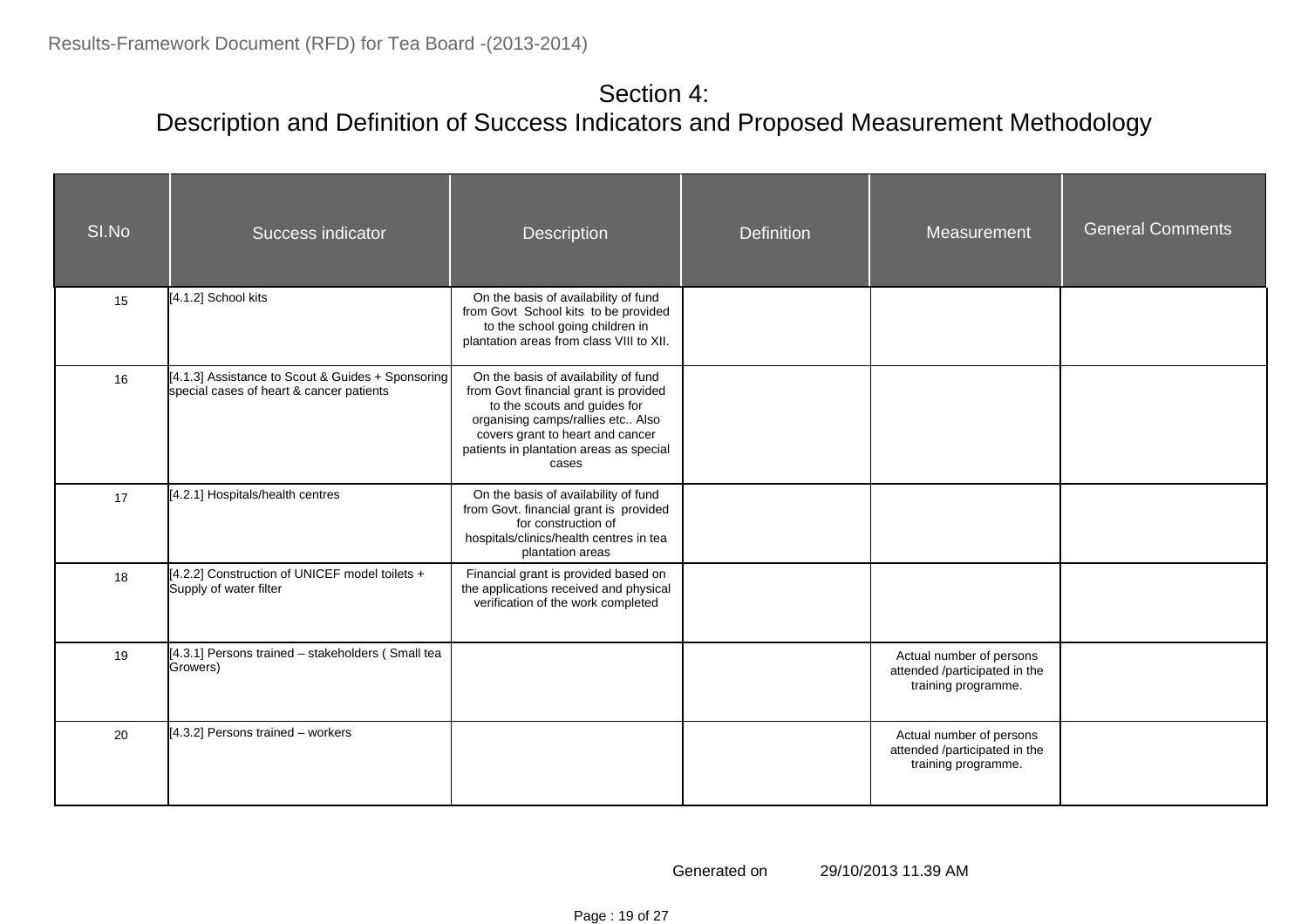| SI.No | Success indicator                                                                        | <b>Description</b>                                                                                                                                                                                                                                                               | <b>Definition</b> | Measurement                                                                      | <b>General Comments</b>                                                                                                                                                                                                                                                                                           |
|-------|------------------------------------------------------------------------------------------|----------------------------------------------------------------------------------------------------------------------------------------------------------------------------------------------------------------------------------------------------------------------------------|-------------------|----------------------------------------------------------------------------------|-------------------------------------------------------------------------------------------------------------------------------------------------------------------------------------------------------------------------------------------------------------------------------------------------------------------|
| 21    | [4.3.3] Persons trained - managers                                                       |                                                                                                                                                                                                                                                                                  |                   | Actual number of persons<br>attended /participated in the<br>training programme. |                                                                                                                                                                                                                                                                                                                   |
| 22    | [5.1.1] Annual evaluation of ongoing projects                                            | Successive annual evaluation of the<br>project is carried out<br>annually by Tea Research Liaison<br>Committee (TRLC)                                                                                                                                                            |                   |                                                                                  | For 5.1.1 -- Number of proposals<br>processed and 5.1.2 - Finalisation<br>of areas of research for next year<br>is nil because Research<br>proposals are invited, evaluated<br>and sanctioned at the beginning<br>of Plan period for the rest of the<br>period of 5 years and it has been<br>done in F/Y 2012-13. |
| 23    | [5.1.2] Completion of study to evaluate the<br>research projects under taken in the past | Tea Research Liaison Committee<br>(TRLC) do the evaluation after<br>completion of the projects. In addition,<br>an independent Research Evaluation<br>Committee (REC) reviews the<br>progress of the research work on spot<br>in the host institutes once in the plan<br>period. |                   |                                                                                  |                                                                                                                                                                                                                                                                                                                   |
| 24    | [6.1.1] Sanctioning of proposals within timelines                                        | Applications are processed as and<br>when received and funds are<br>released within the financial year.                                                                                                                                                                          |                   |                                                                                  |                                                                                                                                                                                                                                                                                                                   |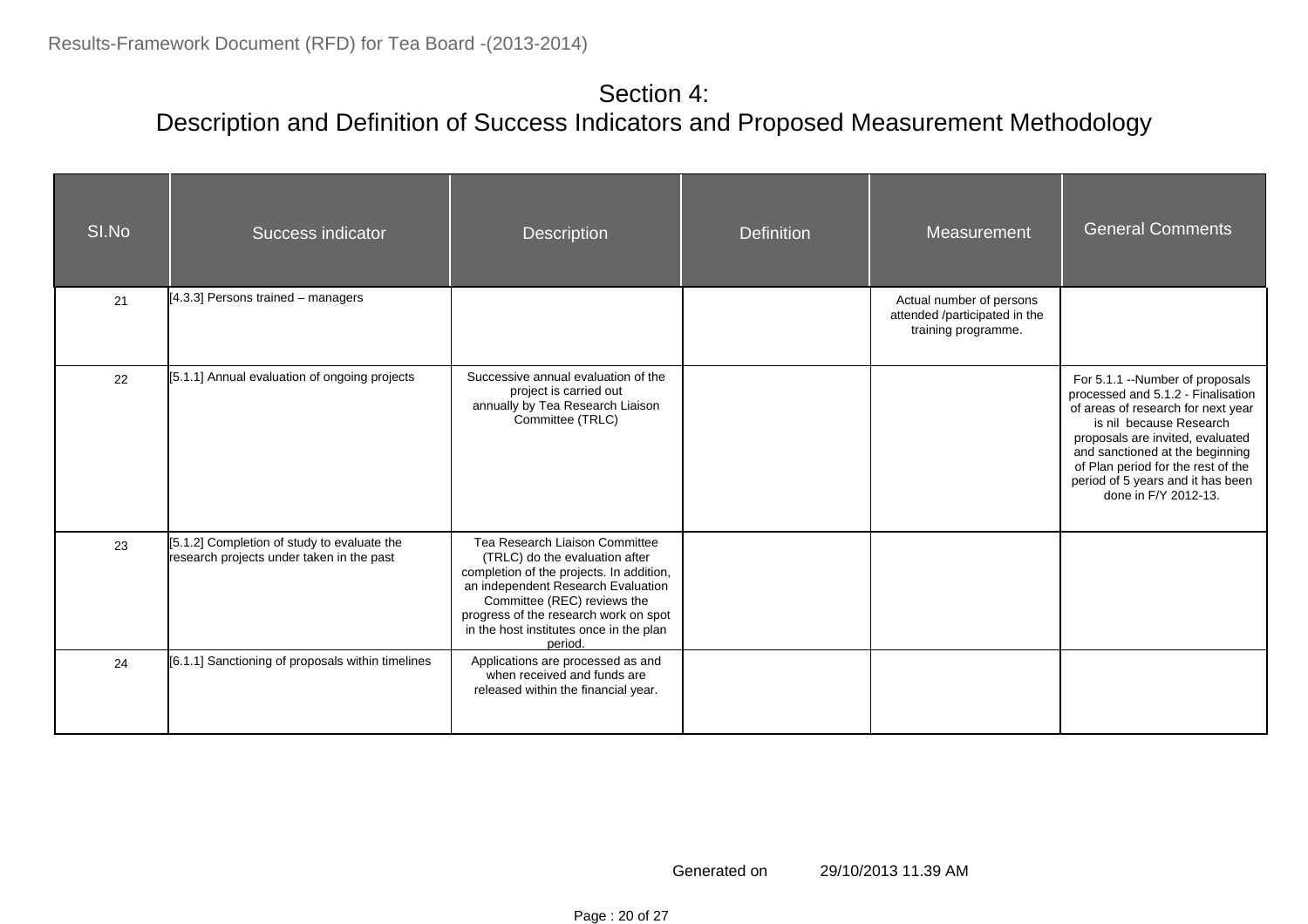| SI.No | <b>Success indicator</b>                                           | <b>Description</b>                                                                                                                                                                                                                 | <b>Definition</b> | Measurement                                                                                                                          | <b>General Comments</b>                                                                                                                                                             |
|-------|--------------------------------------------------------------------|------------------------------------------------------------------------------------------------------------------------------------------------------------------------------------------------------------------------------------|-------------------|--------------------------------------------------------------------------------------------------------------------------------------|-------------------------------------------------------------------------------------------------------------------------------------------------------------------------------------|
| 25    | [6.1.2] Implementation of proposals sanctioned up<br>to 31.03.2011 | Regular monitoring is done regarding<br>implementation of the proposals                                                                                                                                                            |                   |                                                                                                                                      |                                                                                                                                                                                     |
| 26    | [6.2.1] New Planting                                               | New Planting is eligible for subsidy.                                                                                                                                                                                              |                   |                                                                                                                                      |                                                                                                                                                                                     |
| 27    | [6.2.2] Irrigation                                                 | Irrigation is eligible for subsidy.                                                                                                                                                                                                |                   | Actual extent of area covered<br>by irrigation is physically<br>verified prior to disbursement<br>of subsidy                         |                                                                                                                                                                                     |
| 28    | [6.3.1] SHGs formed                                                | SHGs are also entitled for receiving<br>various grants.                                                                                                                                                                            |                   | Each SHG needs to produce<br>records as to the registration of<br>the SHG under Society Act<br>and having a regular bank<br>account. |                                                                                                                                                                                     |
| 29    | [6.3.2] Improvement in productivity by SHGs of<br>small growers    | With the deployment of the<br>Development Officers under the<br>newly created Small Growers'<br>Directorate a close interface would be<br>maintained from 2013-14 onward                                                           |                   |                                                                                                                                      | The productivity improvement<br>would be monitored with effect<br>from 1st April, 2013                                                                                              |
| 30    | [6.4.1] PSF inspections conducted                                  | In order to ensure a remunerative<br>return to the small growers, a price<br>sharing formula (PSF) has been<br>notified which provides for equitable<br>sharing of the primary sale price of<br>made between the manufacturers and |                   |                                                                                                                                      | The price of tea is dependent<br>upon the market forces, it would<br>not be feasible to ensure any<br>increase in prices over previous<br>year. Thus neither the efforts nor<br>the |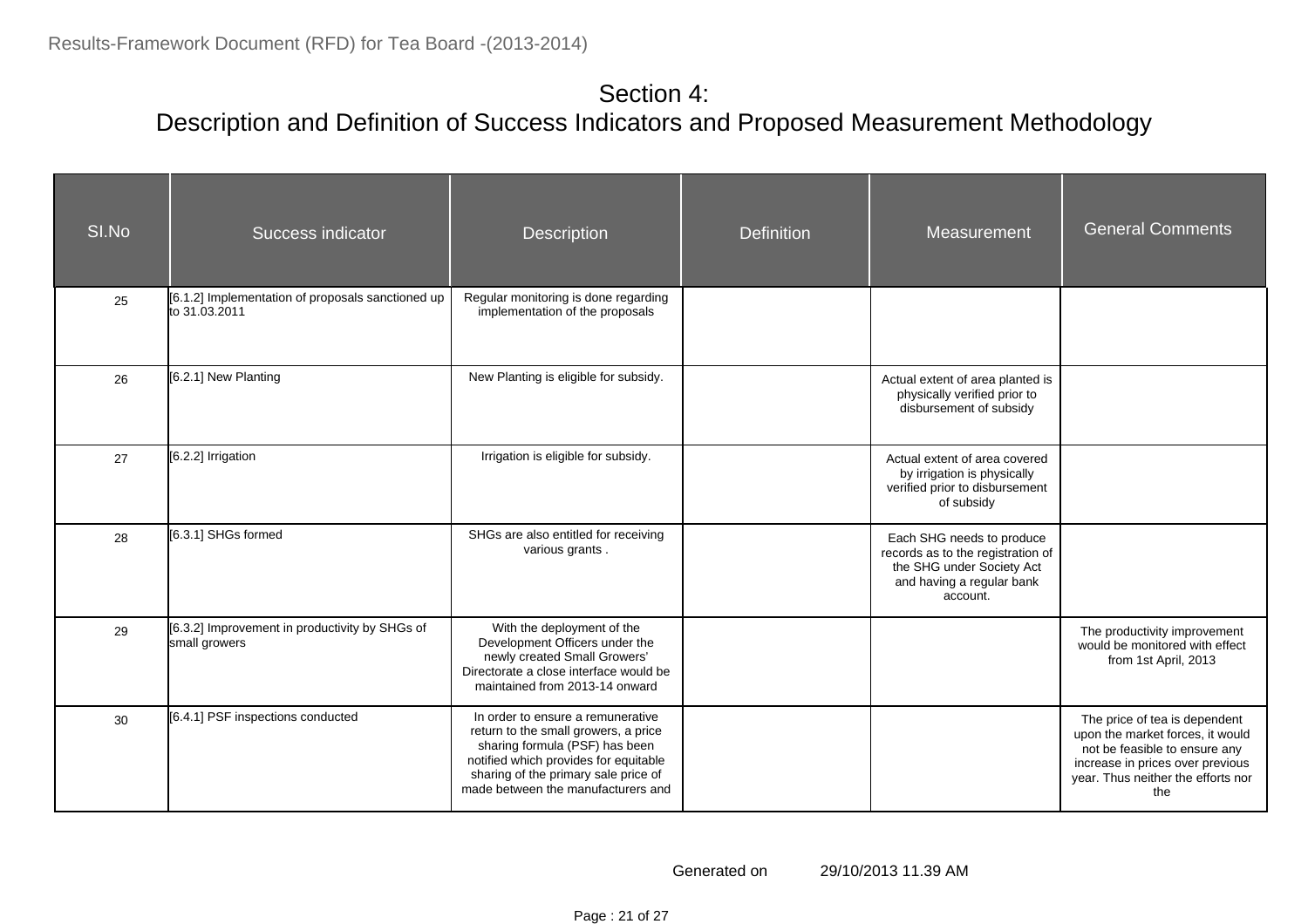| SI.No | Success indicator                    | <b>Description</b>                                                                                                                                                                                                                                                                                                                    | Definition | Measurement                                                                                                                              | <b>General Comments</b>     |
|-------|--------------------------------------|---------------------------------------------------------------------------------------------------------------------------------------------------------------------------------------------------------------------------------------------------------------------------------------------------------------------------------------|------------|------------------------------------------------------------------------------------------------------------------------------------------|-----------------------------|
|       |                                      | the growers. To monitor effective<br>implementation of the PSF, seven<br>district monitoring committees have<br>been set up in major tea growing<br>districts. The Board is in the process<br>of placing factory advisory officers<br>shortly for close interface with the<br>factories and ensuring transparency<br>in transactions. |            |                                                                                                                                          | result could be quantified. |
| 31    | [7.1.1] Units covered                |                                                                                                                                                                                                                                                                                                                                       |            | Based on the actual number of<br>manufacturing units covered                                                                             |                             |
| 32    | [7.2.1] Publication of data          |                                                                                                                                                                                                                                                                                                                                       |            | Based on the materials used<br>for preparation of various<br>schemes, monitoring of the<br>existing schemes and their<br>evaluation      |                             |
| 33    | [7.3.1] Dissemination of information |                                                                                                                                                                                                                                                                                                                                       |            | Based on the information on<br>tea in the Board's website for<br>trade, industry, Govt, Research<br>Scholar and other public<br>interest |                             |
| 34    | [8.1.1] Processing within timeline   |                                                                                                                                                                                                                                                                                                                                       |            | Applications are processed<br>within the time line prescribed                                                                            |                             |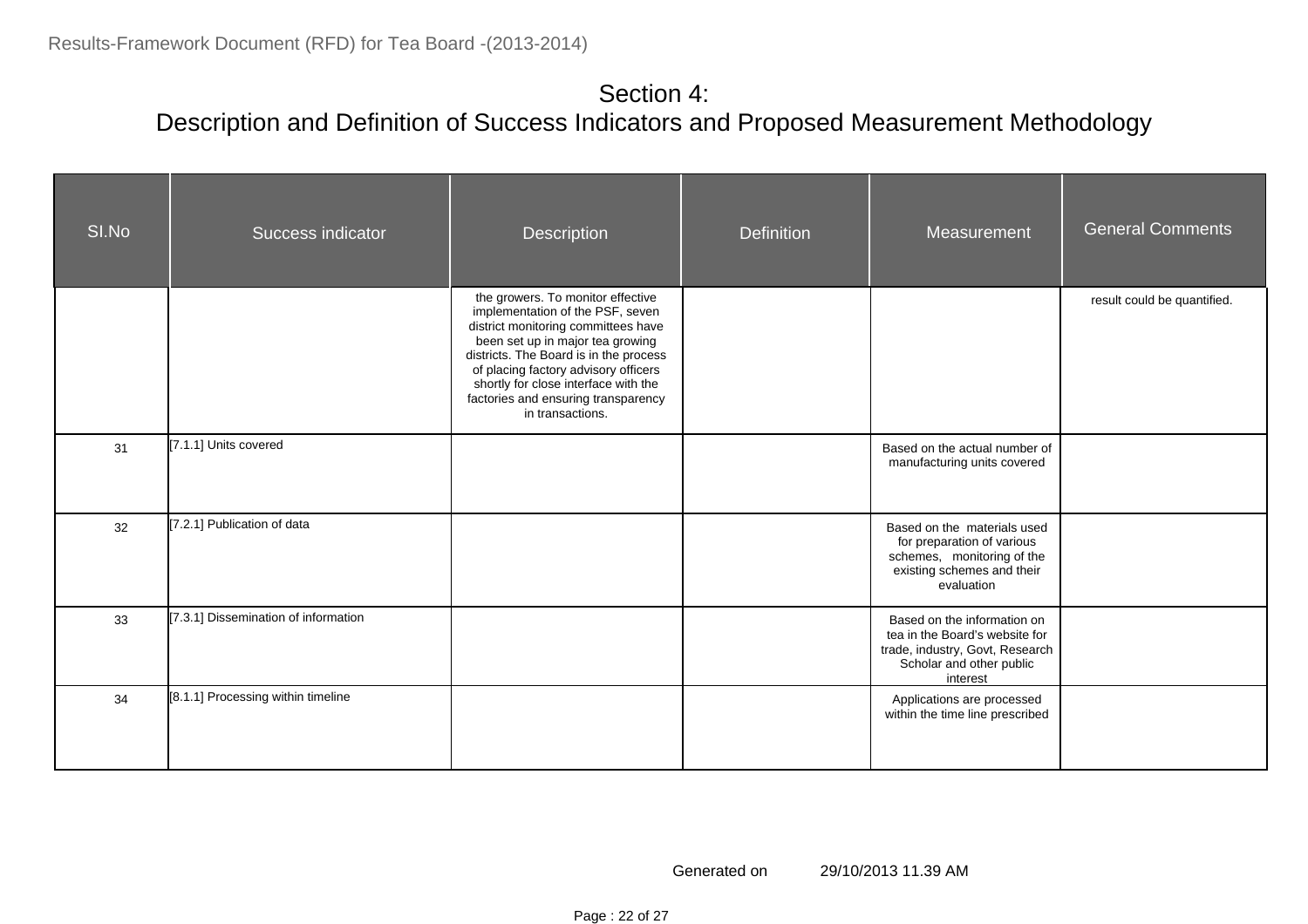| SI.No | Success indicator                                                       | Description | <b>Definition</b> | Measurement                                                                     | <b>General Comments</b> |
|-------|-------------------------------------------------------------------------|-------------|-------------------|---------------------------------------------------------------------------------|-------------------------|
| 35    | [8.2.1] Tea waste trading covered through<br><b>issuance of license</b> |             |                   | Based on the actual number of<br>applications received for<br>providing license |                         |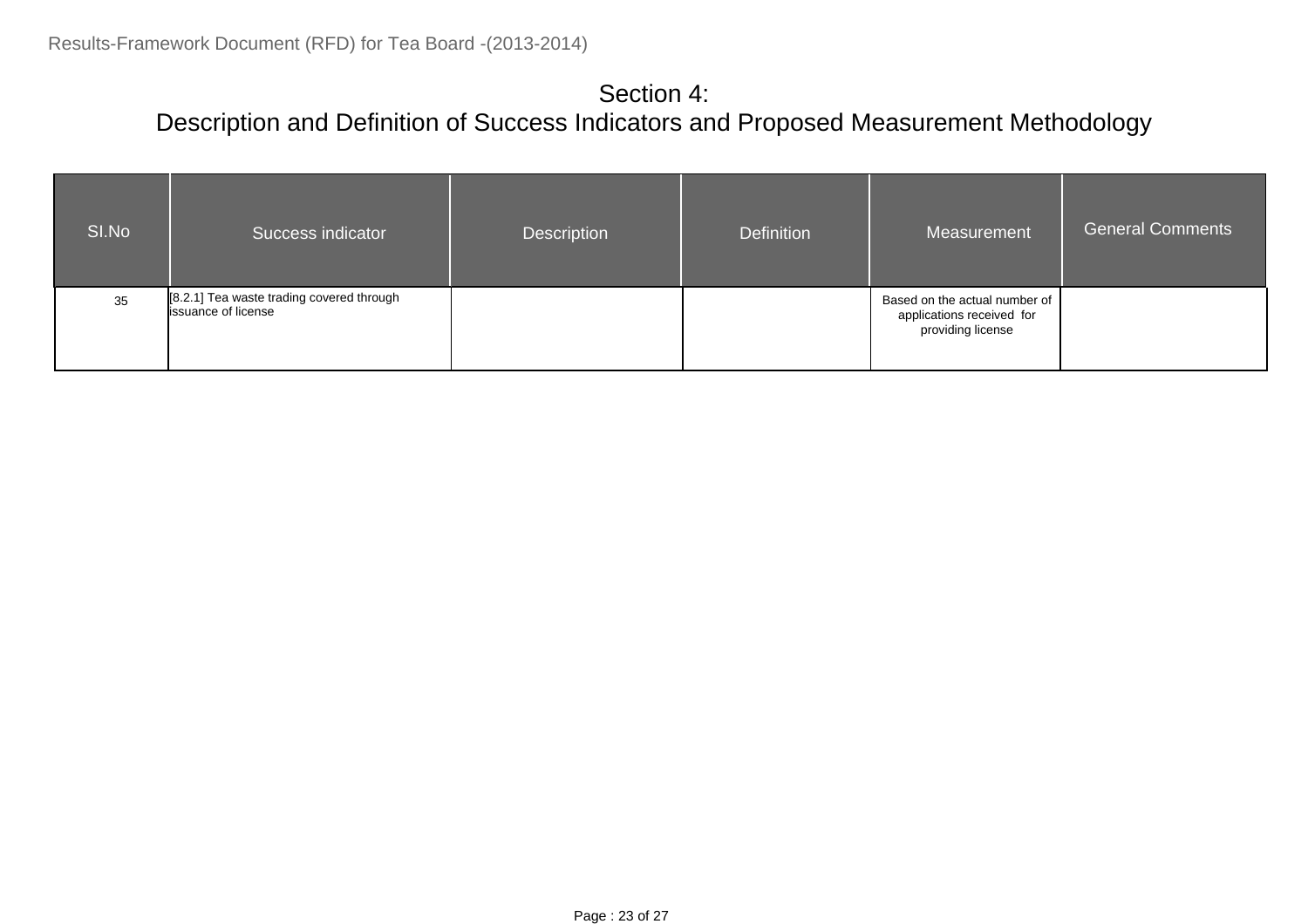#### Section 5 : Specific Performance Requirements from other Departments

| Location<br><b>Type</b> | State | <b>Organisation Type</b> | <b>Organisation Name</b> | Relevant Success<br>Indicator                                                                                                                                                                                                                                                                                                                                                                                                                                                                              | What is your<br>requirement from<br>this organisation         | Justification for this<br>requirement                                      | Please quantify your<br>requirement from<br>this Organisation | What happens if<br>your requirement is<br>not met. |
|-------------------------|-------|--------------------------|--------------------------|------------------------------------------------------------------------------------------------------------------------------------------------------------------------------------------------------------------------------------------------------------------------------------------------------------------------------------------------------------------------------------------------------------------------------------------------------------------------------------------------------------|---------------------------------------------------------------|----------------------------------------------------------------------------|---------------------------------------------------------------|----------------------------------------------------|
| Central<br>Government   |       | Ministry                 | Ministry of Commerce     | [1.2.1] Replanting<br>[1.2.2] Rejuvenation<br>[1.2.3] New Planting<br>[1.4.1] Speciality tea<br>units & Warehousing<br>[1.4.2] Value addition in<br>units<br>$[1.4.3]$ Quality<br>certification in units<br>[1.5.1] Production<br>[1.5.2] Increase in<br>production over<br>previous year<br>[2.1.1] Increase in<br>domestic consumption<br>over previous year<br>[2.3.1] No. of events<br>organised<br>[4.1.1] Stipend + Nehru<br>award +Coaching &<br>hostel fees for entry at<br>IIT/IIM/Civil Services | Timely receipt of funds<br>required as per Budget<br>Estimate | For settling the cases received<br>under activities of various<br>schemes. | As proposed under BE.                                         | Targets set will not be<br>achieved.               |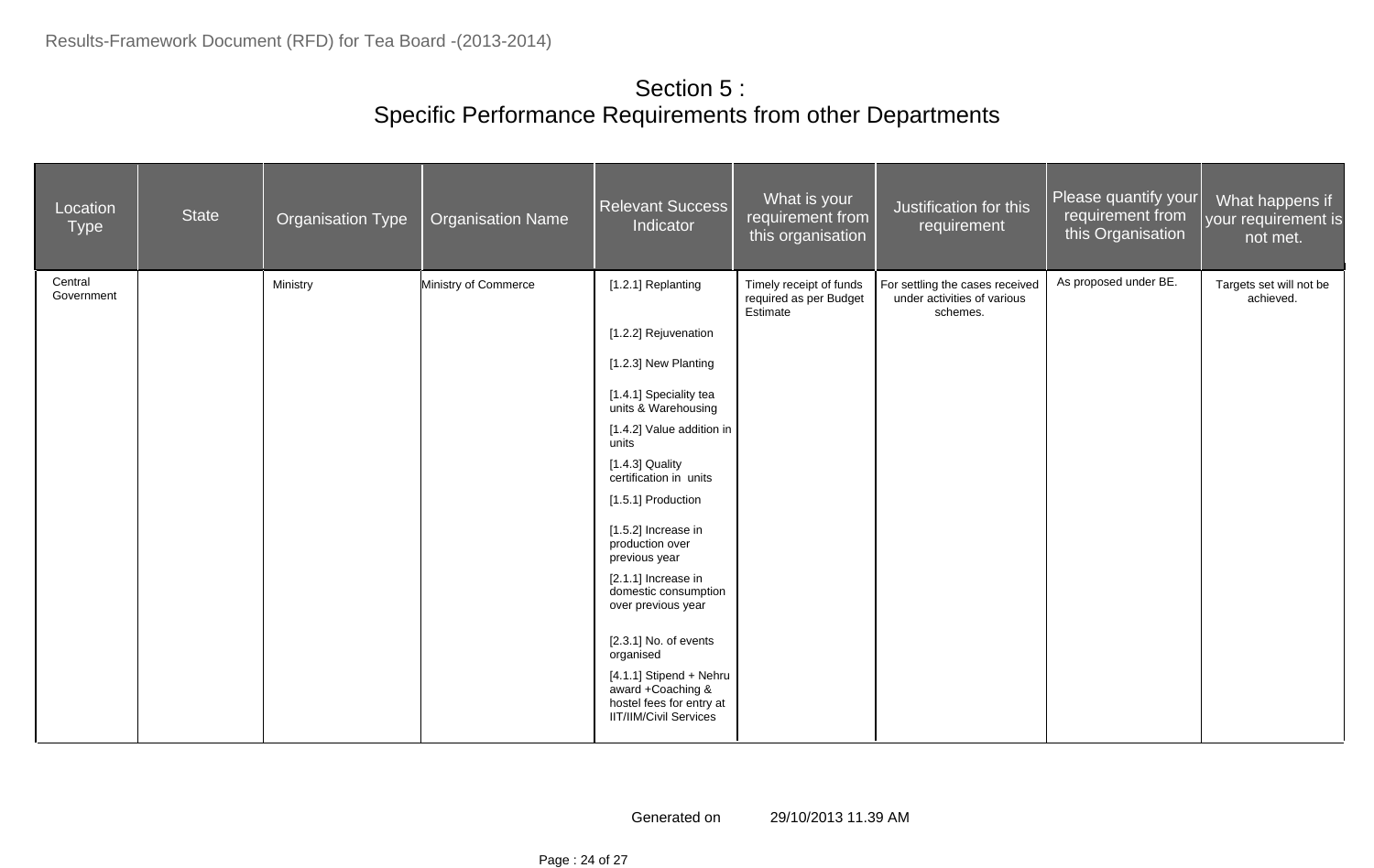#### Section 5 : Specific Performance Requirements from other Departments

| Location<br>Type | State | Organisation Type | <b>Organisation Name</b> | Relevant Success<br>Indicator                                                                          | What is your<br>requirement from<br>this organisation | Justification for this<br>requirement | Please quantify your<br>requirement from<br>this Organisation | What happens if<br>your requirement is<br>$\sqrt{\mathsf{not} \, \mathsf{met.}}$ |
|------------------|-------|-------------------|--------------------------|--------------------------------------------------------------------------------------------------------|-------------------------------------------------------|---------------------------------------|---------------------------------------------------------------|----------------------------------------------------------------------------------|
|                  |       |                   |                          | [4.1.2] School kits                                                                                    |                                                       |                                       |                                                               |                                                                                  |
|                  |       |                   |                          | [4.1.3] Assistance to<br>Scout & Guides +<br>Sponsoring special<br>cases of heart & cancer<br>patients |                                                       |                                       |                                                               |                                                                                  |
|                  |       |                   |                          | [4.2.1] Hospitals/health<br>centres                                                                    |                                                       |                                       |                                                               |                                                                                  |
|                  |       |                   |                          | [4.2.2] Construction of<br>UNICEF model toilets +<br>Supply of water filter                            |                                                       |                                       |                                                               |                                                                                  |
|                  |       |                   |                          | [4.3.1] Persons trained<br>- stakeholders (Small<br>tea Growers)                                       |                                                       |                                       |                                                               |                                                                                  |
|                  |       |                   |                          | [4.3.2] Persons trained<br>- workers                                                                   |                                                       |                                       |                                                               |                                                                                  |
|                  |       |                   |                          | [4.3.3] Persons trained<br>$-$ managers                                                                |                                                       |                                       |                                                               |                                                                                  |
|                  |       |                   |                          | $[5.1.1]$ Annual<br>evaluation of ongoing<br>projects                                                  |                                                       |                                       |                                                               |                                                                                  |
|                  |       |                   |                          | [5.1.2] Completion of<br>study to evaluate the<br>research projects under<br>taken in the past         |                                                       |                                       |                                                               |                                                                                  |
|                  |       |                   |                          |                                                                                                        |                                                       |                                       |                                                               |                                                                                  |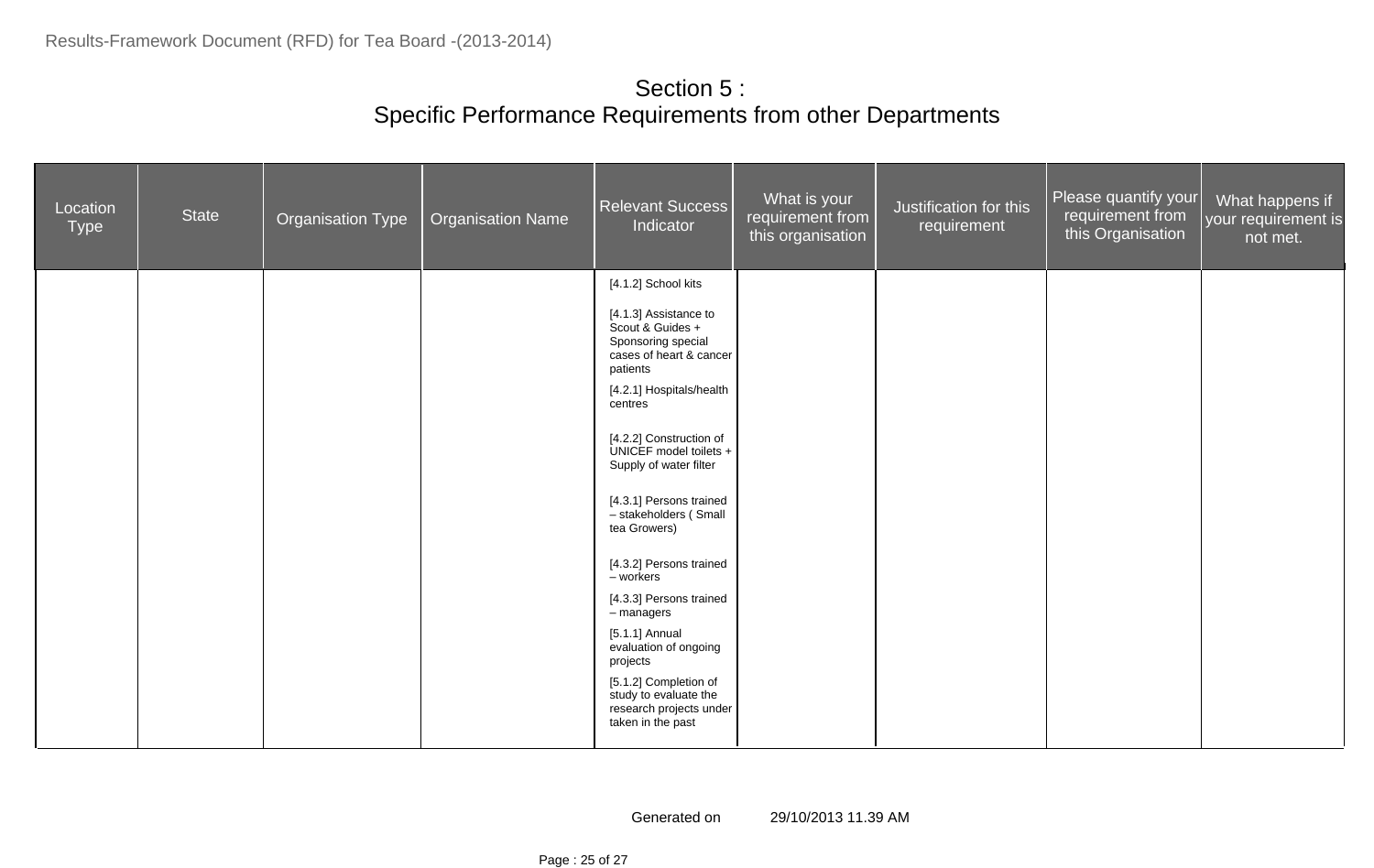#### Section 5 : Specific Performance Requirements from other Departments

| Location<br><b>Type</b> | <b>State</b> | <b>Organisation Type</b> | <b>Organisation Name</b> | Relevant Success<br>Indicator                                         | What is your<br>requirement from<br>this organisation | Justification for this<br>requirement | Please quantify your<br>requirement from<br>this Organisation | What happens if<br>your requirement is<br>not met. |
|-------------------------|--------------|--------------------------|--------------------------|-----------------------------------------------------------------------|-------------------------------------------------------|---------------------------------------|---------------------------------------------------------------|----------------------------------------------------|
|                         |              |                          |                          | [6.1.1] Sanctioning of<br>proposals within<br>timelines               |                                                       |                                       |                                                               |                                                    |
|                         |              |                          |                          | [6.1.2] Implementation<br>of proposals sanctioned<br>up to 31.03.2011 |                                                       |                                       |                                                               |                                                    |
|                         |              |                          |                          | [6.2.1] New Planting                                                  |                                                       |                                       |                                                               |                                                    |
|                         |              |                          |                          | [6.2.2] Irrigation                                                    |                                                       |                                       |                                                               |                                                    |
|                         |              |                          |                          | [6.3.1] SHGs formed                                                   |                                                       |                                       |                                                               |                                                    |
|                         |              |                          |                          | [6.3.2] Improvement in<br>productivity by SHGs of<br>small growers    |                                                       |                                       |                                                               |                                                    |
|                         |              |                          |                          | [6.4.1] PSF inspections<br>conducted                                  |                                                       |                                       |                                                               |                                                    |